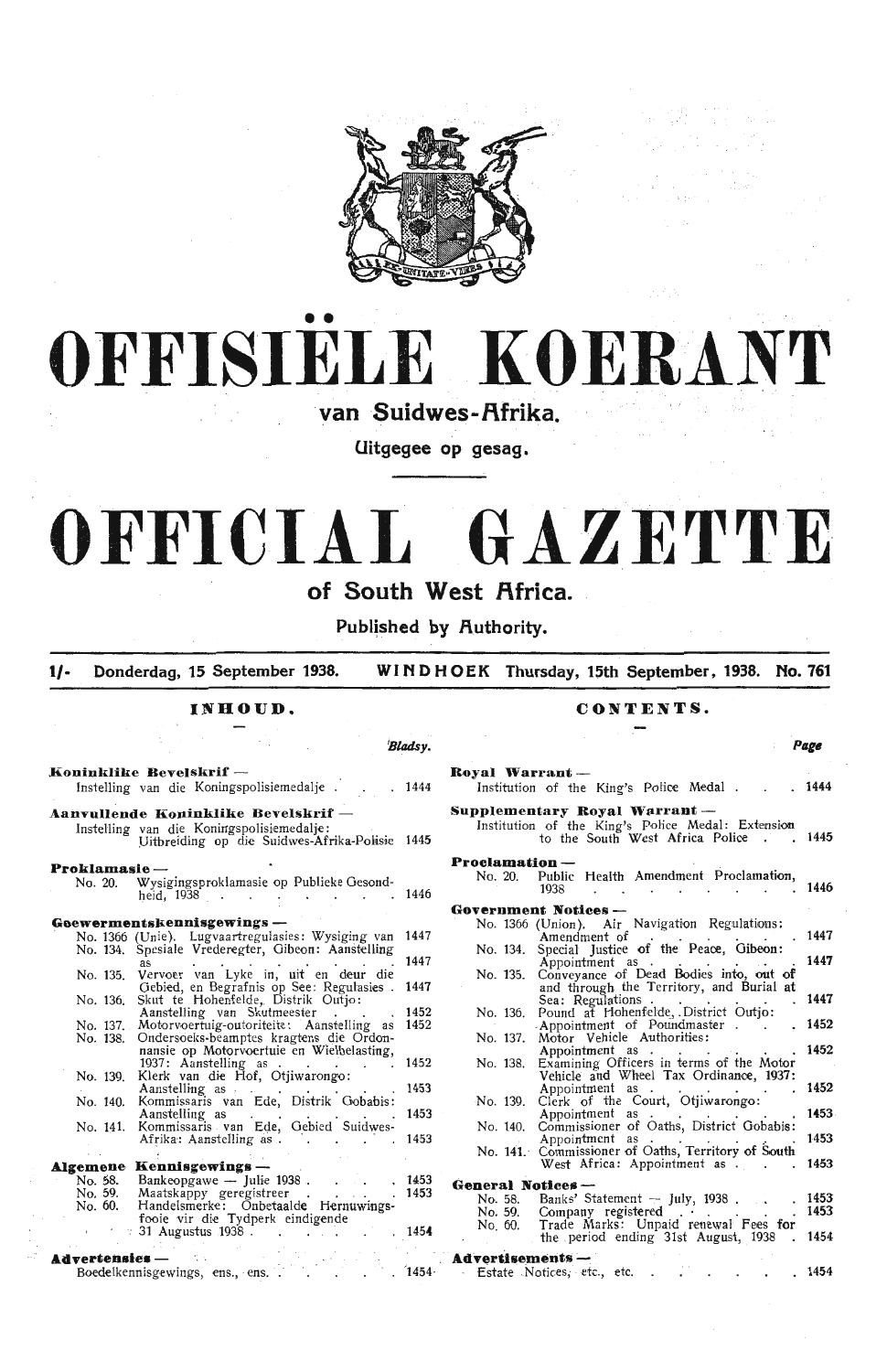KONINKLIKE BEVELSKRIF TOT INSTELLING VAN DIE KONINGSPOLISIE-MEDALJE.

GEORGE DIE SESDE, DEUR DIE GENADE VAN GOD, **VAN** GROOT BRITTANJE, IERLAND EN DIE BRITSE OORSESE GEWESTE KONING, VER-DEDIGER VAN DIE GELOOF, KEISER VAN INDIE, AAN ALMAL ONDER WIE SE AANDAG HIERDIE GESKRIF SAL KOM.

#### SALUUT!

Nademaal Ons Ons Koninklike aandag geskenk het aan die goeie dienste wat bewys word deur lede van die Polisiemagte in Ons Unie van Suid-Afrika en (a) die heldhaftige dade van dapperheid, en (b) die gevalle van opvallende toewyding aan diens wat van tyd tot tyd tot Ons kennis gebring word.

En nademaal Ons begerig is om sulke verdienstelike gedrag deur 'n bewys van Ons Koninklike guns te erken;

Stel Ons hierby vir Ons, Ons Erfgename en Opvolgers **'n 1111uwe medalje in om toegeken te word, (a)** vir sulke dade van dapperheid en (b) vir sulke opvallende toewyding<br>aan diens, ooreenkomstig die volgende reëls:--

**1. Die medalje staan bekend as "Die Koningspolisie**medalje''.

II. Die Koningspolisiemedalje bestaan uit 'n ronde silwer skyf wat aan die voorkant die Beeltenis van die heersende Soewerein vertoon met Sy naam en titel as omskrif gevolg<br>deur die woorde ,,Rex et Imperator'', en aan die agterkant,<br>al na die geval mag wees, òf

(a) 'n voorstelling wat beskerming teen gevaar simboliseer, met die woorde "Vir Voortreflike Diens" en "For<br>Distinguished Service" as omskrif, en met 'n skild in die hand met die woorde ,,Om my volk te beskerm" en ,,To guard my people" daarop,

of

(b) 'n voorstelling wat beskerming teen gevaar simboliseer, met die woorde ,,For Bravery" en ,,Vir Dapperheid" as omskrif, en met 'n skild in die hand met die woorde ,,To guard my people" en ,;Om my volk te beskerm" daarop,

en om die buiterand die naam van die persoon aan wie die medalje toegeken is.

Die medalje word toegeken aan diegene van Ons getroue onderdane en ander persone wat, as lede van 'n er-<br>kende Polisiemag in Ons Unie van Suid-Afrika, òf (a) dade<br>verrig het van buitengewone dapperheid en bedrewenheid,<br>of (b) opvallende toewyding aan diens aan die dag g

**IV.** Die medalje word toegeken op aanbeveling aan Ons **van** Ons Staatsministers vir Ons Uni,e van Suid-Afrika.

V. Die name van diegene aan wie dit Ons mag behaag **om hierdie dekorasie toe te ken, word gepubliseer in die** Staatskoerant van die Unie en 'n register daarvan word gehou in die kantoor van Ons Minister van Justisie vir die Unie van Suid-Afrika. Die register vermeld die naam en rang van die persoon wat die medalje besit, met beson

VI. Elke medalje word aan die linkerbors gehang, en die lint, een en drie-agste duim breed, is donkerblou met 'n **smal** silwerstreep aan weerskante en 'n soortgelyke silwer·

#### GEORGE RI.

# ROYAL WARRANT<br>INSTITUTING THE KING'S POLICE MEDAL.

GEORGE THE SIXTH, BY THE GRACE OF GOD, OF GREAT BRITAIN, IRELAND AND THE BRITISH DOMINIONS BEYOND THE SEAS KING, DEFENDER OF THE FAITH, EMPEROR OF INDIA, TO ALL TO WHOM THESE PRESENTS SHALL COME.

#### GREETING!

Whereas We have taken into Our Royal consideration the good services which are rendered by members of the Police Foroes within Our Union of South Africa and (a) the heroic acts of bravery and (b} the instances of conspicuous devotion to duty of such persons which. are from time to time brought to Our notioe;

And whereas We are desirous of distinguishing such meritorious oonduct by some mark of Our Royal favour;

We do by these Presents for Us, Our Heirs and Successors, institute a new Medal to be awarded for (a) such acts of bravery, and (b) such conspicuous devotion to duty, in accordance with the following rules:—

I. The medal shall be styled "The King's Police Medal".

II. The King's Police Medal shall consist of a circular medal of silver which shall, on the obverse, bear the Effigy of the Reigning Sovereign and as circumscription His style followed by the words "Rex et Imperator" and on the reverse as the case may be, either

(a) a design emblematic of protection from danger, with the circumscription "Vir Voortrefhke Diens" and "For Distinguished Service" and holding a shield with the words "Om my volk te beskerm" and "To guard my people" inscribed thereon,

or

(b) a design emblematic of protection from danger, with the circumscription "For Bravery" and "Vir Dappers heid" and holding a shield with the words "To guard my people" and "Om my volk te beskerm" inscribed thereon,

and on the rim the name of the person to whom the medal is awarded.

III. The Medal shall be awarded to those of Our Faithful Subjects and others who, being members of a recognised Police Force within Our Union, have either (a) performed acts of exceptional bravery and skill, or (b) exhibited con-<br>spicuous devotion to duty.

**IV.** The Medal shall be awarded on a recommendation to Us by Our Ministers of State for the Union of South Africa.

The names of those upon whom We may be pleased to confer this Decoration shall be published in the *Union Gazette,* and a Register thereof shall be kept in the Office of Our Minister of Justice for Our Union of South Africa. Such Register shall show the name and rank of the person holding the Medal, and particulars of the action for which holding the Medal, and partithe Medal has been awarded.

VI. Each Medal shall be suspended from the left breast and the riband, of an inch and three-eighths in width, shall be dark blue with a narrow silver stripe on either side and<br>a similar silver stripe in the middle. In the case of awards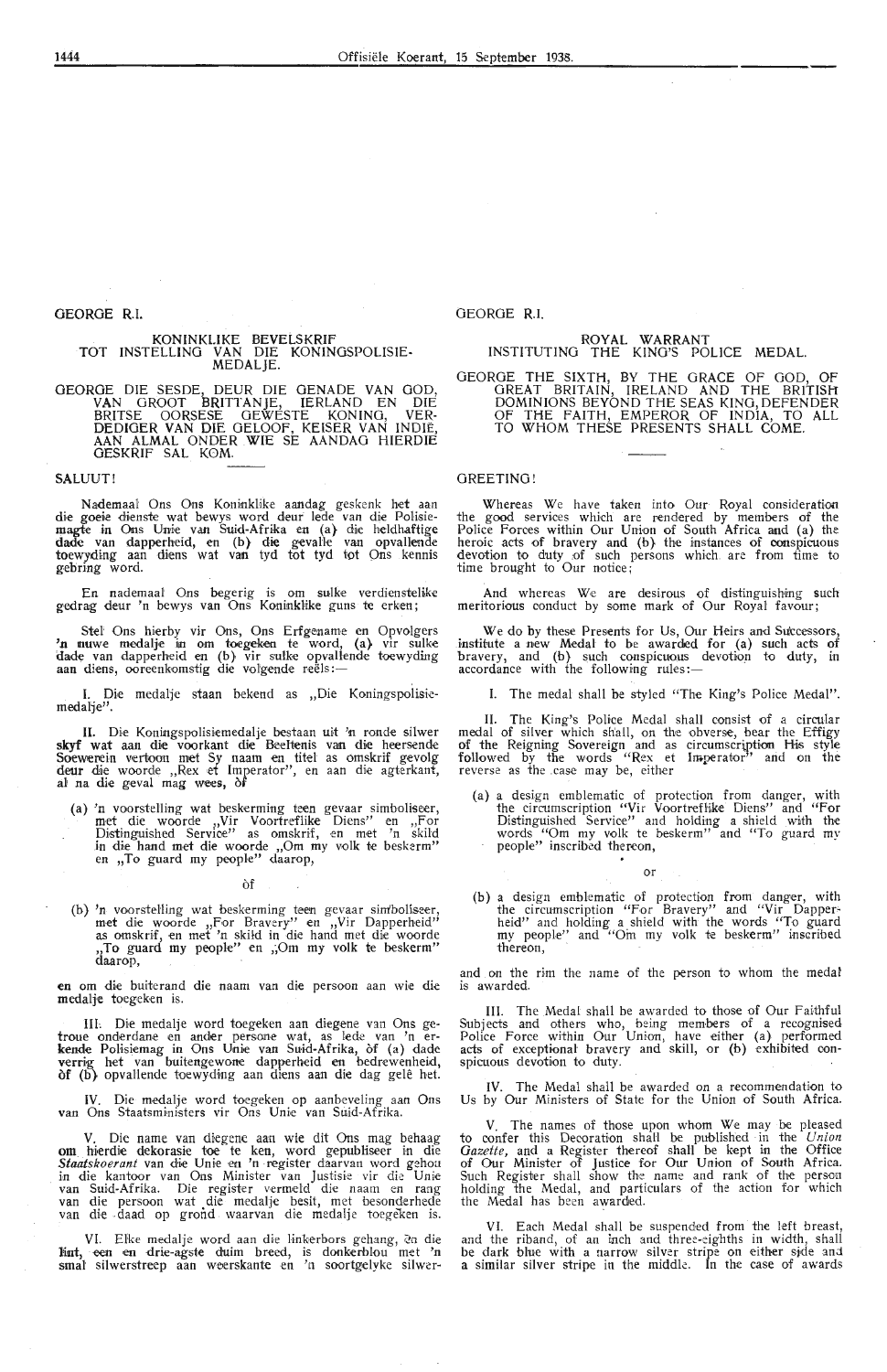streep in die middel. In gevalle van toekennings weens dade for acts of exceptional bravery each silver stripe of the<br>van buitengewone dapperheid, loop daar in die middel van riband shall contain a thin red line down the m

**VII.** 'n Daad van dapperheid wat waardig is om erken **te**  word deur toekenning van die Koningspolisiemedalje maar<br>verrig is deur iemand aan wie die dekorasie alreeds verleen is, kan op aanbeveling van Ons deur Ons Staatsministers vir Ons Unie van Suid-Afrika, aangedui word deur 'n balk geheg<br>aan die lint waaraan die medalje hang. Vir elke sodanige addisionele toekenning kan 'n nuwe balk toegevoeg word, en<br>vir elke balk wat toegeken is, word 'n klein silwerrosie aangebring op die lint wanneer dit alleen gedra word.

VIII. Ons, Ons Erfgename en Opvolgers kan, by order onder Ons handtekening, op 'n dienooreenkomstige aanbe-<br>veling van Ons Staatsministers vir Ons Unie van Suid-Afrika, die toekenning van vermelde dekorasie aan 'n persoon intrek. Daarop word sy naam van die register verwyder. Ons, Ons Erfgename en Opvolgers kan 'n dekorasie wat a1dus verbeur is, herstel so dikwels as sodanige aanbeveling teruggetrek word. Elke persoon aan wie die vermelde dekorasie toegeken word, moet hom, voordat hy dit ontvang, by ooreenkoms verbind om die medalje terug te besorg indien sy naam soos<br>hierby bepaal van die lys geskrap word.

IX. Die Goewemeur-generaal kan regulasies maak om gevolg te gee aan die bepali:ngs van hierdie Koninklike Bevelskrif.

Gegee in Ons Hof te St. James op hede die Vier-entwintigste dag van September Eenduisend Negehonderd Seween-dertig in die Eerste Jaar van Ons Regering.

Mede-onderteken en verseel volgens wet te Pretoria op die Veertiende dag van Oktober Eenduisend Negehonderd Sewe-en-dertig.  $\overline{A}$ . B. M. HERTZOG.

#### GEORGE R.I.

GEORGE DIE SESDE, DEUR DIE GENADE VAN GOD, **VAN** GROOT . BRITTANJE, IERLAND EN DIE BRITSE OORSESE GEWESTE KONING, VER-DEDIGER VAN DIE GELOOF, KEISER VAN INDIE, HANDELENDE VIR ONS UNIE VAN SUID-AFRIKA,

Aan almal onder wie se aandag hierdie geskrif sal kom:

SALUUT!

NADEMAAL Ons by Bevelskrif onder Ons Handtekening, gedateer die vier-en-twintigste dag van September eenduisend<br>negehonderd sewe-en-dertig, 'n nuwe Medalje bekend as "Die Koningspolisiemedalje" ingestel het om toegeken te word vir (a) heldhaftige dade van dapperheid, en (b) opvallende toewyding aan diens wat bewys word deur lede van die Polisie-<br>magte in ons Unie van Suid-Afrika;

EN NADEMAAL dit Ons wens is dat die medalje aan lede van die erkende Polisiemag van die Mandaat-gebied van Suidwes-Afrika toegeken sal word;

Beveel Ons by hierdie geskryf vir Ons, Ons Erfgename en Opvolgers, as volg:

I. Die toekenning van die medalje aan 'n lid van die Polisiemag van die voornoemde Mandaatgebied van Suidwes-Afrika sal, in alle opsigte, ooreenkomstig die reëls neergelê in Ons voornoemde Bevelskrif geskied.

IL Die name van diegene aan wie dit Ons mag behaag om hierdie dekorasie kragtens Klousule I toe te ken, wotd g.epubliseer in die *Staatskoerrmt* van die Unie en in di,e *Offisiele Koerant* van Suidwes-Afrika.

III. Die Goewerneur-generaal kan regulasies maak om gevolg te gee aan die bepalings van hierdie Koninklike Bevelskrif.

Gegee in Ons Hof te St. James op hede die vyfde dag van Augustus Eenduisend Negehonderd Agt-en-dertig in die tweede jaar van Ons Regering.

Mede-onderteken en verseel volgens wet te Kaapstad op hede die negentiende dag van Augustus Eenduisend Negehonderd Agt-en-dertig.

J. B. M. HERTZOG.

VII. Any act of bravery which is worthy of recognition bv the award of the King's Police Medal, but has **been**  performed by anyone upon whom the Decoration has alrea:dy been conferred, may, on a recommendation to Us by Our Ministers of State for Our Union of South Africa, be recorded by a Bar attached to the riband by which the Medal is<br>suspended. For every such additional award an additional Bar may be added, and for each Bar awarded a small sil<mark>ver</mark><br>rose shall be added to the riband wh<mark>en</mark> worn alone.

VIII. It shall be competent for Us, Our Heirs and Successors, by an Order under Our Sign Manual, on a recommen-<br>dation to that effect by Our Ministers of State for Our Union of South Africa, to cancel the award to any person of the above Decoration; whereupon his name shall be erased from the Register. It shall be competent for Us, Our Heirs and Successors to restore any Decoration which may have been so forfeited whenever such recommendation has been withdrawn. Every person to whom the said Decoration is awarded, shall, before receiving the same, enter into an Agreement to return the Medal if his name shall be erased as aforesaid.

IX. The Governor-General may make regulations for the carrying into effect of the provisions of this Our Royal Warrant.

Given at Our Court at Saint James on this Twenty~fourth day of September One thousand Nine hundred and Thirtyseven, in the First year of Our Reign.

Countersigned and sealed according to law at Pretoria on the Fourteenth day of October One thousand Nine frundred and Thirty-seven.

J. B. M. HERTZOG.

#### GEORGE R.I.

GEORGE THE SIXTH, BY THE GRACE OF GOD, OF GREAT BRITAIN, IRELAND AND THE BRITISH DOMINIONS BEYOND THE SEAS KING, DEFENDER OF THE FAITH, EMPEROR OF INDIA, ACTING FOR OUR UNION OF SOUTH AFRICA,

To all to whom these Presents shall oome:

GREETING!

WHEREAS We did by Warrant under Our Sign Manual', bearing date the twenty-fourth day of September one thousand and nine hundred and thirty-seven, institute a new Medat styled "The King's Police Medal" to be awarded for (a) heroic acts of bravery, and (b) conspicuous devotion to duty on the part of the members of the Police Forces within our Union of South Africa;

AND WHEREAS We are desirous that the Medal should be awarded to members of the recognised Police Force of the Mandated Territory of South West -Africa;

We do by these Presents, for Us, Our Heirs and Successors, ordain as follows:-

I. The award of the Medal to a member of the Police Force of the said Mandated Territory of South West Africa shall in all respects whatever, be made in accordance with the rules laid down in Our Royal Warrant aforementioned.

II. The names of those upon whom We may be pleased to confer this Decoration, in terms of Clause I hereof, shall be published in the *Union Gazette* and in the *Official Gazette* of South West Africa.

III. The Governor-General may make regulations for the carrying into effect of the provisions of this Our Royal Warrant.

Given at Our Court at St. James on this the fifth day of August One thousand Nine hundred and Thirty~eight, in the Second year of Our Reign.

Countersigned and sealed according to law at Capetown on this the nineteenth day of August One thousand **Nine**  hundred and Thirty-eight.

J. B. M. HERTZOG.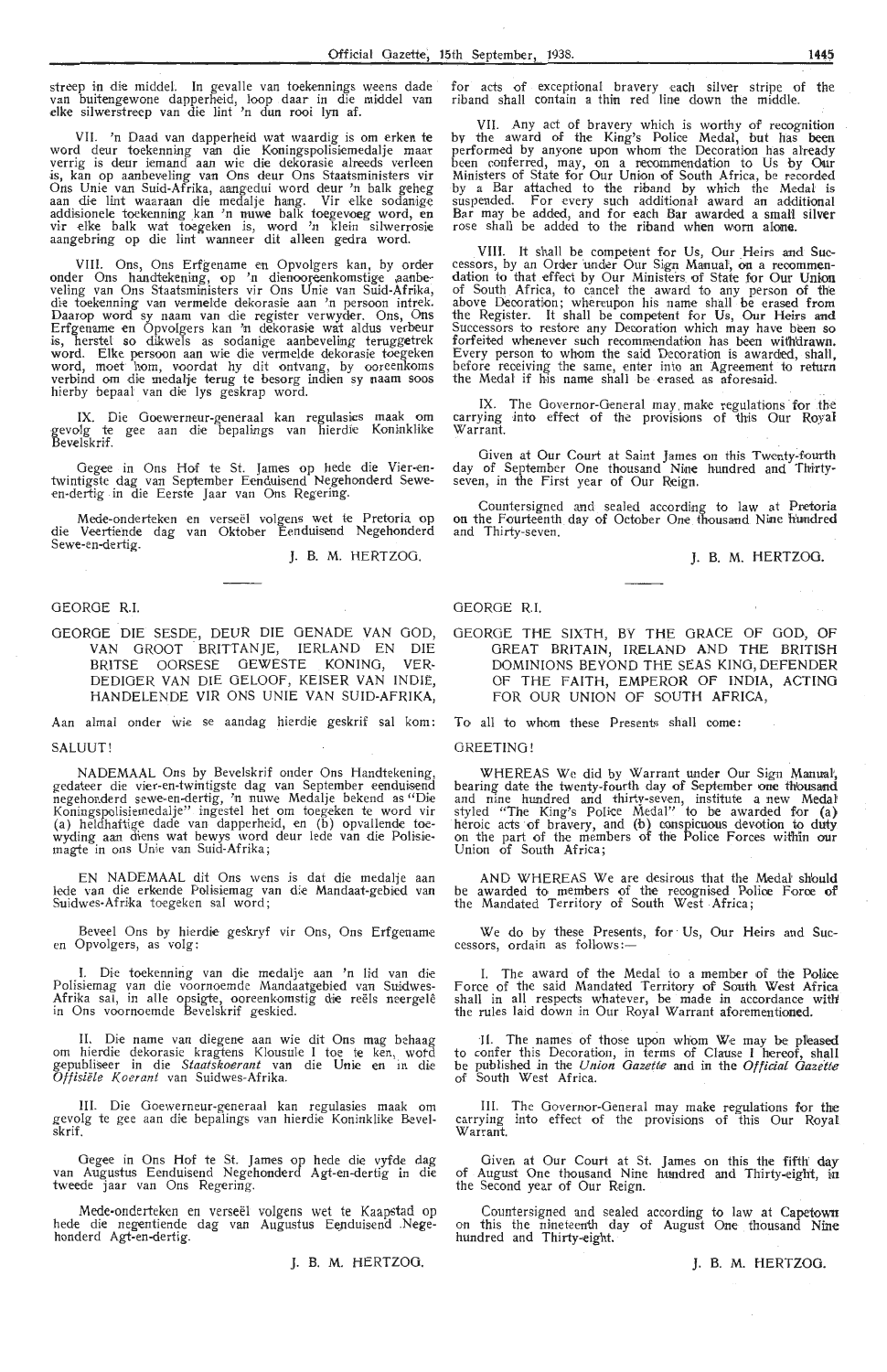#### **PROKLAMASIE**

#### **VAN SY EDELE DAVID GIDEON CONRADIE.** ADMINISTRATEUR VAN SUIDWES-AFRIKA.

No. 20 van 1938.

NADEMAAL dit wenslik is om die wet met betrekking tot publieke gesondheid te wysig;

SO IS DIT dat ek, op grond van en kragtens die bevoegdhede my verleen, hiermee proklameer, verklaar en as<br>volg bekendmaak :---

1. In hierdie Proklamasie beteken die uitdrukking "die hoofwet" "De Publieke Gezondheids Wet 1919" (Wet No. 36 van 1919) van die Parlement van die Unie van Suid-Afrika,<br>soos toegepas op hierdie Gebied en vir die doel gewysig deur die "Publieke Gezondheids Proklamatie, 1920" (Proklamasie No. 36 van 1920), en soos gewysig deur die Wysigingsordonnansie van 1932 betreffende Volksgesondheid (Ordonnansie No. 7 van 1932) en deur die Publieke Gesondheids Wysigingsproklamasie 1936 (Proklamasie No. 16 van 1936 ).

2. Die hoofwet word hiermee gewysig deur die volgende nuwe artikel na artikel *ses-en-twintig* in te voeg:

26 *bis*. Wanneer een plaatselike bestuur ter nakoming van zijn verplichtigen of in de uitoefening<br>van zijn bevoegdheden ingevolge deze Wet of ingevolge enige wet betreffende plaatselike besturen,<br>iemand heeft doen verwijderen of voorzien heeft in de huisvesting, het onderhoud, de verpleging of de geneeskundige behandeling van iemand of het lijk<br>van iemand verwijderd of begraven heeft, of voor<br>zodanige huisvesting, onderhoud, verpleging, geneeskundige behandeling, verwijdering of begrafnis be-<br>taald heeft, dan kan het op bedoelde persoon of indien hij overleden is, op zijn boedel of op iemand die rechtens verplicht is hem te onderhouden of zijn lijk te begraven, een vergoeding daarvoor ver-<br>halen volgens een tarief, voor de toepassing van dit artikel vastgesteld door de Administrateur van het Gebied Zuidwest-Afrika."

3. Die hoofwet word hiermee gewysig deur die vol-<br>gende nuwe artikel na artikel *vier-en-dertig* in te voeg:—

"34 *bis.* Of de dood veroorzaakt is of verdacht wordt veroorzaakt te zijn door een besmettelike ziekte of niet en behalve zooals bepaald in deze Wet en in die Lijkschouwing Proclamatie, 1920 (Proklamatie No. 9 van 1920) mag niemand een<br>lijk of de overblijfsels van een lijk dat in enige begraafplaats of andere plaats in het Gebied van<br>Zuidwest-Afrika begraven is, verwijderen of ver-<br>oorzaken verwijderd te worden of op enige wijze opgraven of veroorzaken opgegraven te worden of hetzelve verstoren of veroorzaken verstoord te wor-<br>den, zonder de schriftelike machtiging van de Sekretaris voor het gezegde Gebied of tenzij zodanige voorzorgsmaatregelen genomen worden als door de gezegde Sekretaris of enige door hem benoemde Mediese Doktor voorgeschreven mogen worden."

4. Artikel *ses-en-tagtig* van die hoofwet word hiermee gewysig deur die volgende nuwe paragraaf na paragraaf (n) in te voeg:-

"(o) waarbij de begrafnis in zee of de verwijdering uit het Gebied van Zuidwest-Afrika van het lijk van iemand die in het bedoelde Gebied overleden is of van een naar het gezegde Oebied gebracht lijk, geregeld wordt of de begrafnis<br>van een lijk in zee binnen drie zeemijl van<br>de laagwaterlijn op een kust van het Oebied verboden wordt."

5. Hierdie Proklamasie heet die Wysigingsproklamasie op Publieke Oesondheid 1938.

GOD BEHOEDE DIE KONING.

Gegee onder my hand en seël te Windhoek hierdie 13de dag van Augustus 1938. D. G. CONRADIE,

Administrate<sub>1</sub>

## **PROCLAMATION**

and string and

 $\sim 10^{-11}$ 

By HIS HONOUR DAVID GIDEON CONRADIE. ADMINISTRATOR OF SOUTH WEST AFRICA

#### No. 20 of 1938.]

WHEREAS it is desirable to amend the law relating to public health;

NOW THEREFORE, under and by virtue of the powers in me vested, I do hereby proclaim, declare and make known as follows:-

1. In this Proclamation the expression "the principal Act" means the Public Health Act, 1919 (Act No. 36 of 1919), of the Parliament of the Union of South Africa, as applied to this Territory and modified for the purpose, by the Public Health Proclamation, 1920 (Proclamation No. 36 of 1920), and as amended by the Public Health Amendment Ordinance, 1932 (Ordinance No. 7 of 1932), and by the Public Health Amendment Proclamation, 1936 (Proclamation No. 16 of 1936 ).

2. The principal Act is hereby amended by the insertion of the following new section after section twenty-six:-

**ulocal Authorities may recover certain**  charges. 26 bis. Whenever a local authority has in the performance of its duties or the exercise of its powers under this Act, or under any law relating<br>to local authorities, removed any person or provided accommodation, maintenance, nursing or ,medical treatment for any person, or removed or buried the body of any person, or paid for any such accommodation, maintenance, nursing, medical treatment, removal or burial, it may recover from such person, or if he has died, from his estate, or from any person legally liable to maintain him or to bury his body, fees therefor according *to* a scale fixed for the purpose of this Section by the Administrator of the Territory of South West Africa."

3. The principal Act is hereby amended by the insertion of the following new section after section *thirty-four:* 

"34 *bis.* Whether death has been due or is suspected to have been due to an infectious disease or not and save as provided in this Act and in the Inquests Proclamation, 1920 (Proclamation No. 19 of 1920), no person shall remove or cause to be removed or shall in any manner exhume or cause to be exhumed or disturb or cause to be disturbed a body or the remains of a body which has been interred in any burial place or other place in the Territory of South West Africa without an authorisation in writing under the hand of the Secretary for the said Territory nor unless such precautions be observed as may be prescribed by the said Secretary or any Medical Practitioner appointed by him."

4. Section *eighty-six* of the principal Act is hereby amended by the addition after paragraph (n) of the following new paragraph:

 $"$ (0) regulating the burial at sea or the removal from the Territory of South West Africa of the body of any person who died in the said Territory, or of any dead body brought into the said Territory, or prohibiting the burial of any dead body at sea within a distance of three nautical miles from the low water line on any part of the coast of the Territory."

5. This Proclamation shall be called the Public Health Amendment Proclamation, 1938.

#### GOD SAVE THE KING.

Given under my hand and seal at Windhoek this 13th day of August, 1938.

> D. G. CONRADIE *Adminisiratur\_*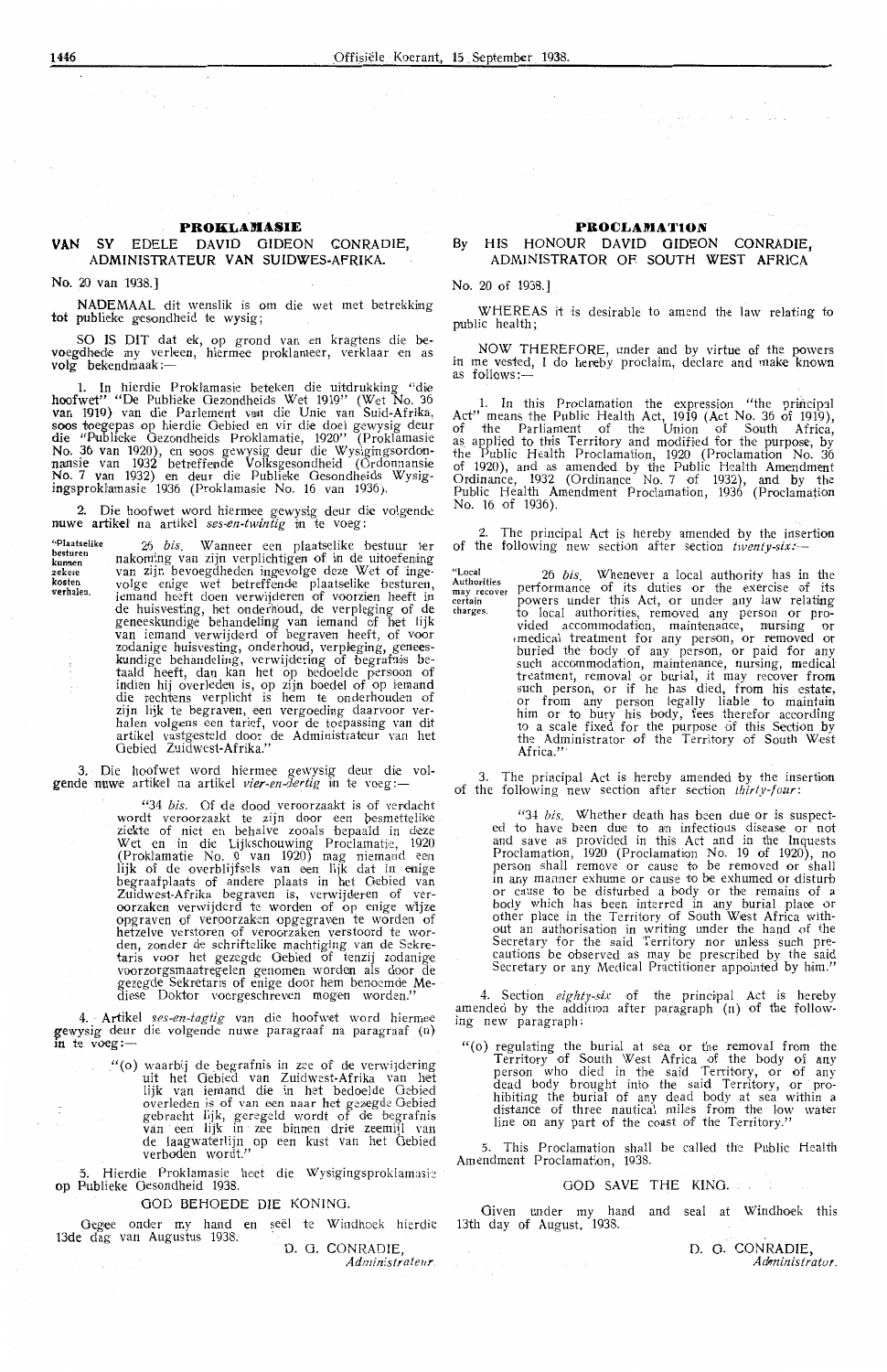No. 1366 (Unie).] [19 Augustus 1938. No. 1366 (Union).] [ 19th August, 1938.

Dit het Sy Eksellensie die Goewerneur-generaal-in-rade behaag om, kragtens die bepalings van artikel *drie* van die ,,Luchtvaartwet, 1923", die Lugvaartregulasies, 1935, as volg *te* wysig:-

#### HOOFSTUK I.

Artikel 2.-,,Uitleg van terme". Voeg die volgende by:-

, kunsvlugte', ook bolmakiesie-, rol- en rugvlugte en,<br>keerpuntdraaie of 'n samestelling van hierdie maneuvers."

#### HOOFSTUK II.

Artikel 31.-Hernommer bestaande artikel 31, 31 (1).

Voeg die volgende nuwe subartikel (2) by:-

*.,Kuns- en spiraalvlugte.* 

(2) Kunsvlugte, insluitende spiraalvlugte, moet op<br>'n hoogte van minstens 2,000 voet bo die grond of met skriftelike goedkeuring van die direkteur van burgerlug-<br>vaart op 'n geringer hoogte beëindig en die lugvaartuig in gelykv!ug gebring word."

*Wysigingsblaadiie No.* 9.

Dit het die Administrateur behaag om, ooreenkomstig subartikel (1) van artikel *nege* van die "Speciale Vrederechters Proklamatie 1921'', HENDRIK PETRUS VAN NIEKERK as .<br>In Spesiale Vrederegter vir die distrik Gibeon met ingang vanaf 1 September 1938 aan te stel.

No. 135.] [15 September 1938. VERVOER VAN LYKE IN, UIT EN -DEUR DIE OEBIED, EN BEGRAFNIS OP SEE.

Ek, DAVID GIDEON CONRADIE, Administrateur van Suidwes-Afrika, gee hiermee kennis, op grond van en kragtens die bevoegdhede my verleen ooreenkomstig artikel 36; artikel 76 (c); artikel 86 (k) en artikel 86 (o) van "De Publieke Gezondheids Wet 1919" (Wet No. 36 van 1919 van die Parlement van die Unie van Suid-Afrika), soos toegepas op die Oebied en vir die doel gewysig deur die " Publieke Gezondheids Proklamatie, 1920'' (Proklamasie No. 36 van 1920),<br>en deur latere wysigings van tyd tot tyd, dat die volgende regulasies in die Gebied van krag sal wees:-

#### REGULASIES.

1. Niemand mag 'n lyk in die Oebied inbring nie, tensy 'n permit eers daarvoor van die Sekretaris vir die Oebied verkry is.

Elke aansoek om so 'n permit moet die naam, ouderdom, geslag en ras van die oorledene, die plek en oorsaak van die dood, die omstandighede waaronder die lyk in die Oebied verwyder sal word, die voorgestelde wyse van vervoer van die lyk, die voorsorgmaatreëls wat geneem sal word om enige gevaar vir gesondheid of enige oorsaak van ontstaande aan-<br>stoot te voorkom, en die voorgestelde wyse en plek van be-<br>stemming van die lyk in die Gebied, aangee en moet vergesel word van 'n mediese sertifikaat oor die oorsaak van die dood of 'n behoorlik gesertifiseerde afskrif daarvan.

Elke permit moet uitgereik word onderhewig aan behoorlike nakoming van enige besondere voorwaardes of bepalings wat daarin genoem word.

2. Die vervoer binne die Oebied, per spoor of ahdersins, van die lyk van iemand wat aan enigeen van die volgende aansteeklike siektes oorlede is, naamlik: kinderpokkies en enige siekte wat op kinderpokkies gelyk, waterpokkies, skarlatina of skarlakenkoors, tifuskoors, witseerkeel of slymvlies-<br>kroep, roos, bedkoors, Asiatiese kolera, ingewands- of tifeuse koors, epidemiese serebro-spinale murgvliesontsteking of akute rugmurgontsteking, melaatsheid, pes, miltvuur, droes, honds-<br>dolheid, maltakoors, slaapsiekte, tuberkulose of geelkoors, moet op so 'n wyse geskied dat op afdoende manier enige gevaar vir die gesondheid of slegte reuk wat daaruit mag ontstaan, verhoed word. Geen sodanige lyk mag verwyder of vervoer word tensy vir die doel van onmiddellike begrawing of ver-<br>branding, en geen sodanige lyk mag van die gebied van een

His Excellency the Governor-General-in-Council has been pleased, under the provisions of section *three* of the Aviation Act, 1923, to make the following amendments to the Air Navigation Regulations, 1935:~

CHAPTER - I.

Paragraph 2.-"Interpretation of Terms". Add the following:-

"'Aerobatics' includes loops, stall turns, rolls and in-<br>verted flying, or any combination of these manoeuvres.

#### CHAPTER II.

Paragraph 31.-Amend the existing paragraph to read 31  $(1)$ 

Add the following new sub-paragraph  $(2)$ :-

#### *"Aerobatics and Spinning.*

(2) Aerobatics, including spinning, shall be concluded and the aeroplane brought on an even keel at a height above the ground of not less than 2,000 feet or at such lower height as may be authorised in writing by the Director of Civil Aviation."

*Amendment Slip No.* 9.

No. 134.] [ 15 September 1938. No. 134.] [ i5th September, 1938. SPESIALE VREDEREOTER, OIBEON. SPECIAL JUSTICE OF THE PEACE, OIBEON.

The Administrator has been pleased to approve in terms of sub-section (1) of section *nine* of the Special Justices of Peaoe Proclamation, 1921, of the appointment of HENDRIK PETRUS VAN NIEKERK as Special Justice of the Peace for the district of Oibeon, with effect from the 1st September, 1938.

No. 135.] [15th September, 1938.

CONVEYANCE OF DEAD BODIES INTO, OUT OF AND THROUGH THE TERRITORY, AND BURIAL AT SEA.

I, DAVID GIDEON CONRADIE, Administrator of South West Africa, hereby give notioe, under and by virtue of the powers vested in me in terms of section 36; section 76 (c); section 86 (k), and section 86 (o) of the Public Health Act, 1919 (Act No. 36 of 1919 of the Parliament of the Union of South Africa), as applied to the Territory and modified for the purpose by the Public Health Proclamation, 1920 (Proclamation No. 36 of 1920), and by subsequent amendments from time to time, that the following regulations shall be in force throughout the Territory.

#### REGULATIONS.

1. No person shall introduce any dead body into the Territory unless a permit therefor shall first have been obtained from the Secretary for the Territory.

Every application for such permit shall state the name, age, sex and race of the deceased, and place of and cause of death, the circumstances under which it is desired to remove the body into the Territory, the proposed mode of conveyance of the body, the precautions which will be taken to prevent any danger to health or any cause of offence arising, and the proposed mode of and place of disposal of the body in the Territory, and shall be accompanied by a Medical Certificate of the cause of death or a duly certified oopy thereof.

Every such permit shall be issued subjed to due compliance with any special conditions or requirements stated therein,

2. The conveyance within the Territory, by rail or other- wise, of the body of any pe rson who has died of any of the following infectious diseases, namely: Smallpox and any disease resembling smallpox, Chickenpox, Scarlatina or Scarlet Fever, Typhus Fever, Diphtheria or membranous croup, Erysipelas, Puerperal Fever, Asiatic Cholera, Enteric or Typhoid Fever, Epidemic Cerebro-spinal Meningitis or Cerebro-spinal<br>Fever, acute Poliomyelitis, Leprosy, Plague, Anthrax, Glanders,<br>Rabies, Malta Fever, sleeping sickness, Tuberculosis or Yellow Fever, shall be carried out in such manner as effectively to prevent any danger to health or cause of offence arising therefrom. No such body shall be removed or conveyed except for the purpose of immediate burial or cremation,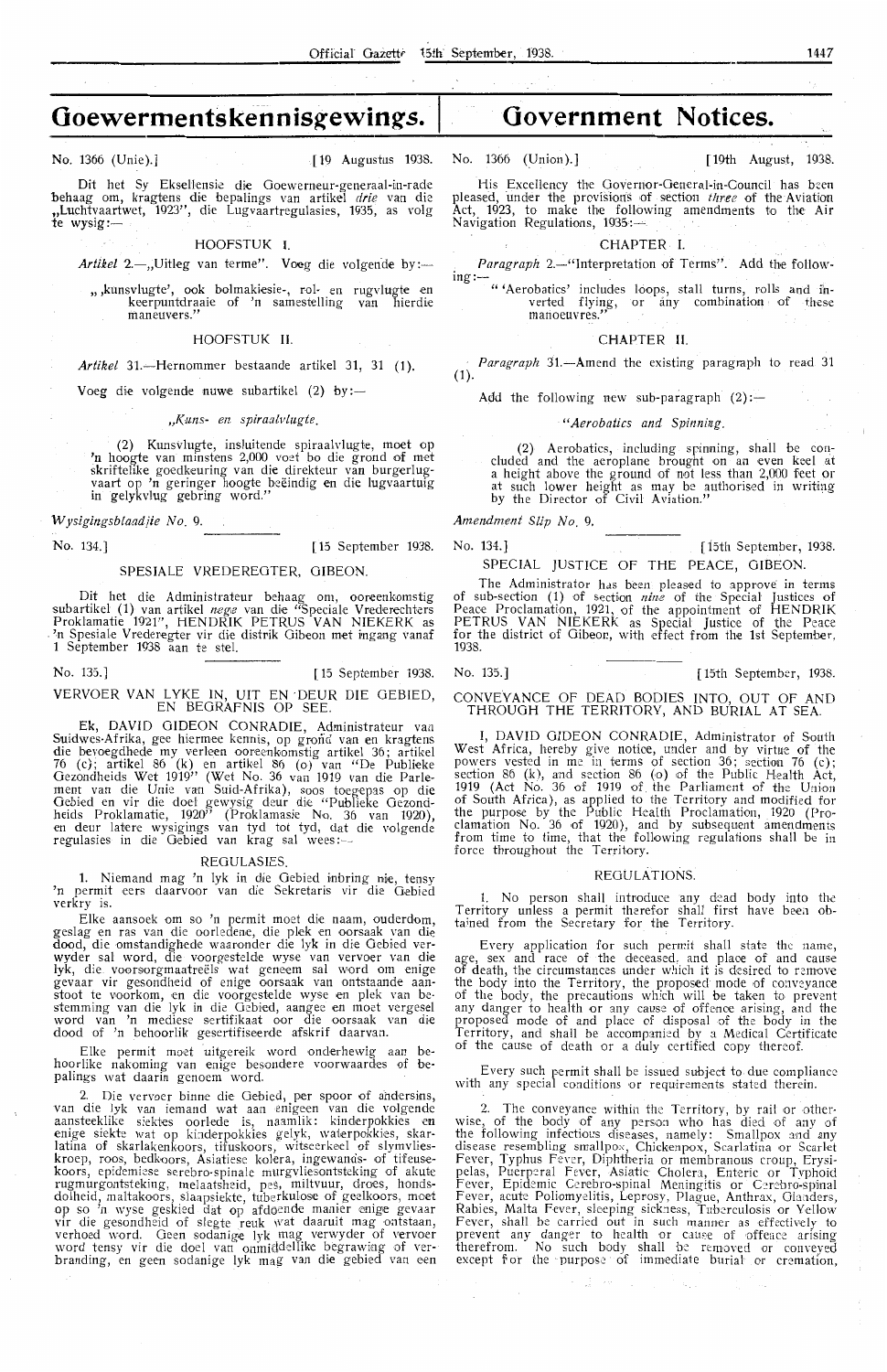plaaslike owerheid na die gebied van 'n antler vervoer word, tensy die toestemming van beide sodanige owerhede eers daartoe verkry is.

- 3. (a) Niemand mag enige lyk 6f oor land 6f oor see van die Gebied verwyder nie tensy 'n permit daarvoor eers van die Sekretaris vir die Gebied verkry is.
- (b) Elke aansqek om so 'n permit moet die naam, ouderdom, geslag en ras van die oorledene, die plek en oorsaak<br>van die dood, die omstandighede waaronder die .lyk<br>van die Gebied verwyder sal word, die voorgestelde wyse van vervoer van die lyk en die voorsorg wat geneem sal word om enige gevaar vir gesondheid of enige oorsaak van ontstaande aanstoot te voorkom, en die voorgestelde wyse en plek van bestemming van die lyk buite die Oebied, aangee en moet vergesel word<br>van 'n mediese sertifikaat oor die oorsaak van die dood, of 'n behoorlik gesertifiseerde afskrif daarvan, asook sertifikate of verklarings (of behoorlik gesertifiseerde afskrifte daarvan) van die betrokke owerhede buite die Gebied, waarin hul goedkeuring van die voorstelle mee- gedeel word.
- (c) So 'n permit sal nie uitgereik word nie, tensy die uitreikingsbeampte oortuig is dat die doodkis of ander<br>kis waarin die lyk verwyder sal word goed gemaak is<br>en by uitreiking van so 'n permit kan die uitreikingsbeampte die permit voorwaardelik maak aan nakoming<br>van enige besondere bepaling soos in die magtiging voor-<br>geskrywe.
- (d) Elke aansoek om so 'n permit moet gerig word aan die Sekretaris vir Suidwes-Afrika, Windhoek, of die Mediese Beampte vir die Administrasie van die Gebied wat magtiging het om sodanige permitte in naam van<br>die Sekretaris vir die Gebied uit te reik en aan wie afskrifte vir rekord dadelik gestuur moet word.

4. Niemand mag op see die lyk van iemand binne 'n afstand van drie seemyle van die laagwatermerk op enige plek van die kus van die Gebied begrawe nie.

- 5. (a) Niemand mag op see die lyk van iemand wat in die Gebied gesterwe het begrawe nie, tensy sodanige begrafnis toegestaan is kragtens 'n vorm wat met Vorm A in die Bylae van hierdie Regulasies ooreenstem, deur<br>die Sekretaris vir die Gebied of deur die Mediese Be-<br>ampte vir die Administrasie.
- (b) 'n Aansoek om so 'n permit moet op 'n vorm gemaak word wat ooreenstem met Vorm B in die Bylae van<br>hierdie Regulasies en moet daarin die besonderhede uiteensit wat daarin genoem word. ·
- (c) Die aansoek moet onderteken en die statutêre verklaring deur 'n eksekuteur gemaak word of deur die naaste oorblywende bloedverwante van die oorledene, of indien dit deur iemand anders gemaak is, moet dit 'n bevredigende rede aangee waarom die aansoek nie deur 'n eksekuteur of deur die naaste oorblywende bloedverwante gemaak is nie.

6. Geen permit in regulasie 3 (a) genoem, mag uitgereik word nie, tensy aan die uitreikingsbeampte getoon is —

- (i) 'n sertifikaat ooreenkomstig Vorm C in die Bylae van hierdie Regulasies deur 'n geregistreerde mediese dokter<br>gegee, wat die oorledene behandel het gedurende sy laaste siekte, en wat presies kan sertifiseer aangaande die oorsaak van die dood; of
- (ii) 'n sertifikaat ooreenkomstig Vorm D in die Bylae van<br>hierdie Regulasies deur 'n mediese dokter gegee en<br>deur die Sekretaris vir die Gebied goedgekeur, wat 'n lykskouing van die betrokke lyk gehou het; en
- (iii) indien die Sekretaris vir die Gebied aldus aanwys, ook 'n sertifikaat ooreenkomstig Vorm E in die Bylae van hierdie Regulasies deur 'n mediese dokter gegee en deur bedoelde Sekretaris goedgekeur.

. 7. Geen permit .in regulasie 3 ;(a), genoem mag uitgereik word vir die begrafnis op see van die lyk van iemand van<br>wie dit seker is dat hy 'n skriftelike aanwysing agtergelaat het dat sy oorskot nie op see of op 'n ander plek dan op<br>see begrawe moet word nie.

8. (a) Geen permit in regulasie 3 (a) genoem mag uitgereik word nie tensy die uitreikingsbeampte oortuig<br>is dat die doodkis of ander kis waarin die lyk begrawe word goed gemaak is en op behoorlike wyse swaarder gemaak sal word, en by uitreiking van so 'n permit kan and no such body shall be removed from the district of one local authority irifo' the district · of another unless with the consent of both such authorities first obtained.

- 3. (a) No person shall remove from the Territory either<br>by land or by sea, any dead body unless a permit therefor has first been obtained from the Secretary for the Territory.
- (b) Every application for such permit shall state the name, age, sex and race of the deceased, the place of and<br>cause of death, the circumstances under which it is desired to remove the body from the Territory, the<br>proposed mode of conveyance of the body and the precautions which will be taken to prevent' any danger to health or any cause of offence arising, and theproposed mode of and place of disposal of the body outside the Te rritory and shall be accompanied by a. medical certificate of the cause of death or a duly certified copy thereof, also certificates or statements (or duly certified copies thereof) by the authorities concerned outside the Territory conveying their approval of the proposals.
- (c) No such permit shall be issued unless the issuing-- officer *is* satisfied that the coffin or container iin which<sup>1</sup> the body is to be removed is of suitable construction and in issuing such permit the issuing officer may make the permit conditional upon compliance with any special requirements as prescribed in the authority.
- (d) Every application for such permit shall be addressed to the Secretary for South West Africa, Windhoek, or· to the Medical Officer to the Administration of the-Territory who is authorised to issue such permits on<br>behalf of the Secretary for the Territory and to whom copies should immediately be sent for record.

4. No person shall bury at sea the dead body of any· person within a distanoe of three nautical miles from the low water-line on any part of the ooast of the Territory.

- 5. (a) No person shall bury at sea the body of any person who died in the Territory unless such burial has been permitted under a form corresponding with Form A in the schedule to these Regulations, by the Secretary for the Territory or by the Medical Officer to the Administration.
- (b) An application for such permit shall be made in a form corresponding with Form B in the schedule to<br>these Regulations and shall set forth therein the particulars mentioned therein.
- (c) The application must be signed and the statutory declaration made by an executor or by the nearest sur- viving relative of the deceased, or if made by any other person must show a satisfactory reason why the application is not made by an executor or by the nearest surviving relative.

6. No permit mentioned in regulation 3 (a) shall be-issued unless there has been produced to the issuing offioer-

- (i) a certificate in accordance with Form C in the Schedule to these Regulations given by a registered medical practitioner who has attended the deceased during<br>his last illness, and who can certify definitely as to<br>the cause of death; or
- (ii) a certificate in accordance with Form D in the schedule to these Regulations, given by a medical practitioner approved by the Secretary for the Territory, who made a post mortem examination of the body in question;
- (iii) if the Secretary for the Territory so directs also a certificate in accordance with Form  $E$  in the schedule to these Regulations, given by a medical practitioner approved by the said Secretary.

7. No permit mentioned in Regulation 3 (a) shall be issued for the buriat at sea of the body of a person who is known to have left a written direction that his remains shall not be buried at sea or shall be buried elsewhere than at sea ..

8. (a) No permit mentioned in Regulation 3 (a) shall be issued unless the issuing officer is satisfied that the coffin or container in which the body is to be buried is of suitable construction and will be weighted in a<br>satisfactory manner, and in issuing such permit the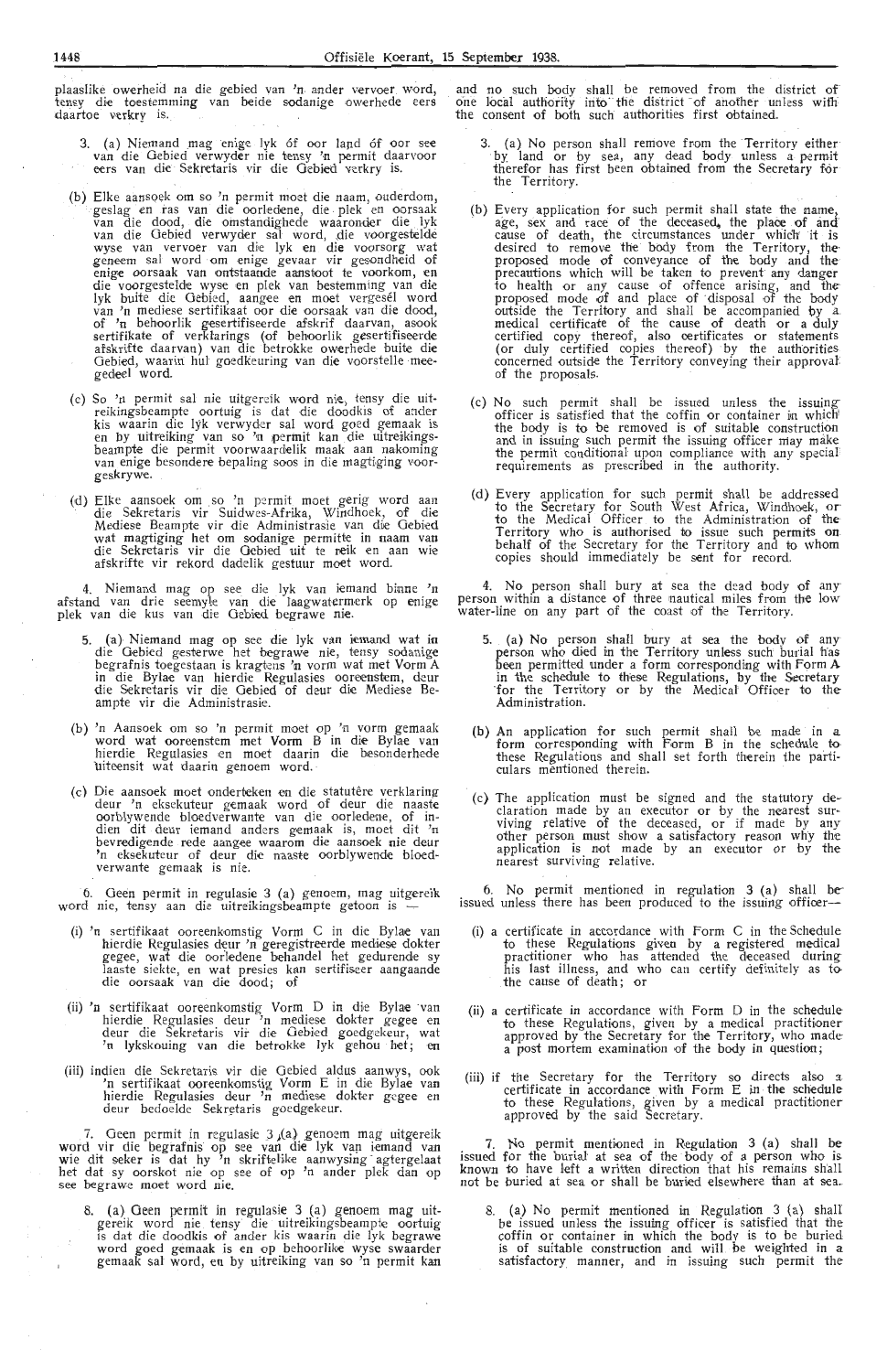die uitreikingsbeampte die voorwaarde in die permit stel dat die doodkis of ander kis so gemaak en swaarder gemaak word soos in die magtiging voorgeskrywe.

(b} lndien 'n lyk op see begrawe word sonder nakoming van die voorwaardes in die permit vi.r die begrafnis uiteengesit, word dit geag sonder so 'n permit begrawe te wees.

9. Die Sekretaris vir die Gebied of enige deur hom gevolmagtigde amptenaar kan sy toestemming vir 'n begrafnis op see weier sonder om 'n rede vir sy weiering te gee.

10. Vir die doel van hierdie regulasies beteken "behoorlik gesertifiseer" deur 'n magistraat, Vrederegter of Kom-<br>missaris van Ede gesertifiseer.

#### BYLAE.

#### VORM A.

#### MAGTIGING OM OP SEE TE BEGRAWE.

see van die oorskot van -NADEMAAL aansoek gedoen is vir die begrafnis op

{Naam) .... \_ - --·--- .... . -- -·-· . \_\_ --- -- (Adres) ............ ...... ... .... .... .. ..... ......... .. ............................................... . (Beroep) ........

EN NADEMAAL ek myself oortuig. het dat al die **be**palings van die regulasies onder "De Publieke Gezondheids Wet", No. 36 van 1919, soos op die Gebied toegepas, nagekom is, dat die oorsaak van die dood presies vasgestel is, en dat<br>daar geen rede vir enige verdere navorsing of ondersoek bestaan nie:

Gee ek hiermee my toestemming vir die begrafnis op see van die genoemde oorskot.

(Handtekening )

(Ampstitel}

. (Datum)

#### VORM B.

#### AANSOEK OM TOESTEMMING OM 'N LYK OP SEE MET STATUTÈRE VERKLARING TE BEGRAWE.

| doen aansoek by die Sekretaris vir die Gebied om toestem- |
|-----------------------------------------------------------|
| ming om die oorskot van —                                 |
|                                                           |
|                                                           |
|                                                           |
|                                                           |
|                                                           |
| op see te laat begrawe.                                   |
|                                                           |

Die ware antwoorde op die vrae hieronder is as volg :-

- 1. Is u 'n eksekuteur of die naaste oorblywende bloedverwante van die oorled-ene?
- 2. Indien nie, gee aan --
	- (a) u verwantskap met die ooriedene (a)
	- (b) die rede waarom die aansoek deur u en nie deur **'n**<br>••• eksekuteur of enige andere bloedverwante gemaak word nie (b)
- 3. Het die oorledene enige skriftelike aanwysing aangaande die wys•e van beskikking oor sy oorskot agtergelaat? Indien ja, wat?

- 4. Is die naaste bloedverwante van die oorledene in kennis gestel van die voorgestelde begrafnis op see? Die uitdrukking ''naaste bloedverwante'' soos hier gebesig, sluit in 'n weduwee of wewenaar, ouers, kinders<br>oor 16 jare, en enige ander bloedverwante wat gewoonlik by die oorledene gewoon het.
- 5. Het enige naaste bloedverwante van die oorledene enige beswaar t een die voorgest-elde begrafnis op see geopper? Indien we!, om welke rede?
- 6. Wat was die datum en uur van die dood van die oor- ledene?
- 7. Waar het di•e oorledene gest-erf? ... .. .... (Gee adres ,en se of dit m sy eie huis, huurkamers, hotel, hospitaal, verpleeginrigting, ens,, was).

issung officer may make the permit conditional upon<br>the coffin or container being constructed and weighted<br>as prescribed in the authority.

(b) If a body is buried at sea without compliance with any condition set forth in the permit for the burial, it shall be deemed to be buried without such permit..

9. The Secretary for the Territory or any officer deputed by him may refuse permission for such burial at sea without stating a reason for his refusal.

10. For the purpose of these regulations "duly certified" shall mean certified by a Magistrate, Justice of Peace or<br>Commissioner of Oaths.

#### SCHEDULE.

# FORM A.<br>AUTHORITY TO BURY AT SEA.

Whereas application has been made for the burial at sea of the remains of  $-$ 

| (Occupation) |  |
|--------------|--|

And whereas I have satisfied myself that all the requirements of the regulations under the Public Health Act, No, 36 of 1919, as applied to the Territory, have been\_ oomplied *with.*  that the cause of death has, been definitely ascertained, and<br>that there exists no reason for any further inquiry or examination;

I do hereby give permission for the burial at sea of the said remains.

| (Designation) |  |
|---------------|--|

#### FORM B.

#### APPLICATION FOR PERMISSION TO BURY A BODY AT SEA WITH STATUTORY DECLARATION.

| Address <b>Market Community Community</b> and the <b>Market Community</b> Community Community Community Community Community Community Community Community Community Community Community Community Community Community Community Communit |
|------------------------------------------------------------------------------------------------------------------------------------------------------------------------------------------------------------------------------------------|
|                                                                                                                                                                                                                                          |
| apply to the Secretary for the Territory for permission to                                                                                                                                                                               |
| have buried at sea the remains of $-$                                                                                                                                                                                                    |
|                                                                                                                                                                                                                                          |
| (Address)                                                                                                                                                                                                                                |
|                                                                                                                                                                                                                                          |
|                                                                                                                                                                                                                                          |
|                                                                                                                                                                                                                                          |

The true answers to the questions set out below are as follows: $-$ 

- 1. Are you an executor or the nearest surviving relative of the deceased?
- 2. If not, state -

(Date} ..

(a) your relationship to the deceased (a)

- (b) the reason why the application is made by you and not by an executor or any nearer relative (b)............
- 3. Did the deceased leave any written directions as to the mode of disposal of his remains? If so, what?
- 4. Have the near relatives of the deoeased been informed of the proposed burial at sea? ... .. .... ............... . The term "n~ar relatives" as here us,ed includes widow or widower, parents, children above the age of 16 years or widower, parents, children above the age of 16 years and any other relative usually residing with the deceased.
- 5. Has any near relative of the deceased expressed any objection to the proposed burial at sea? If so, on what ground .
- 6. What was the date and hour of death of the deceased?
- 7. What was the place where deceased died? (Give address and say whether own residence, lodgings, hotel, hospital, nursing home, etc.).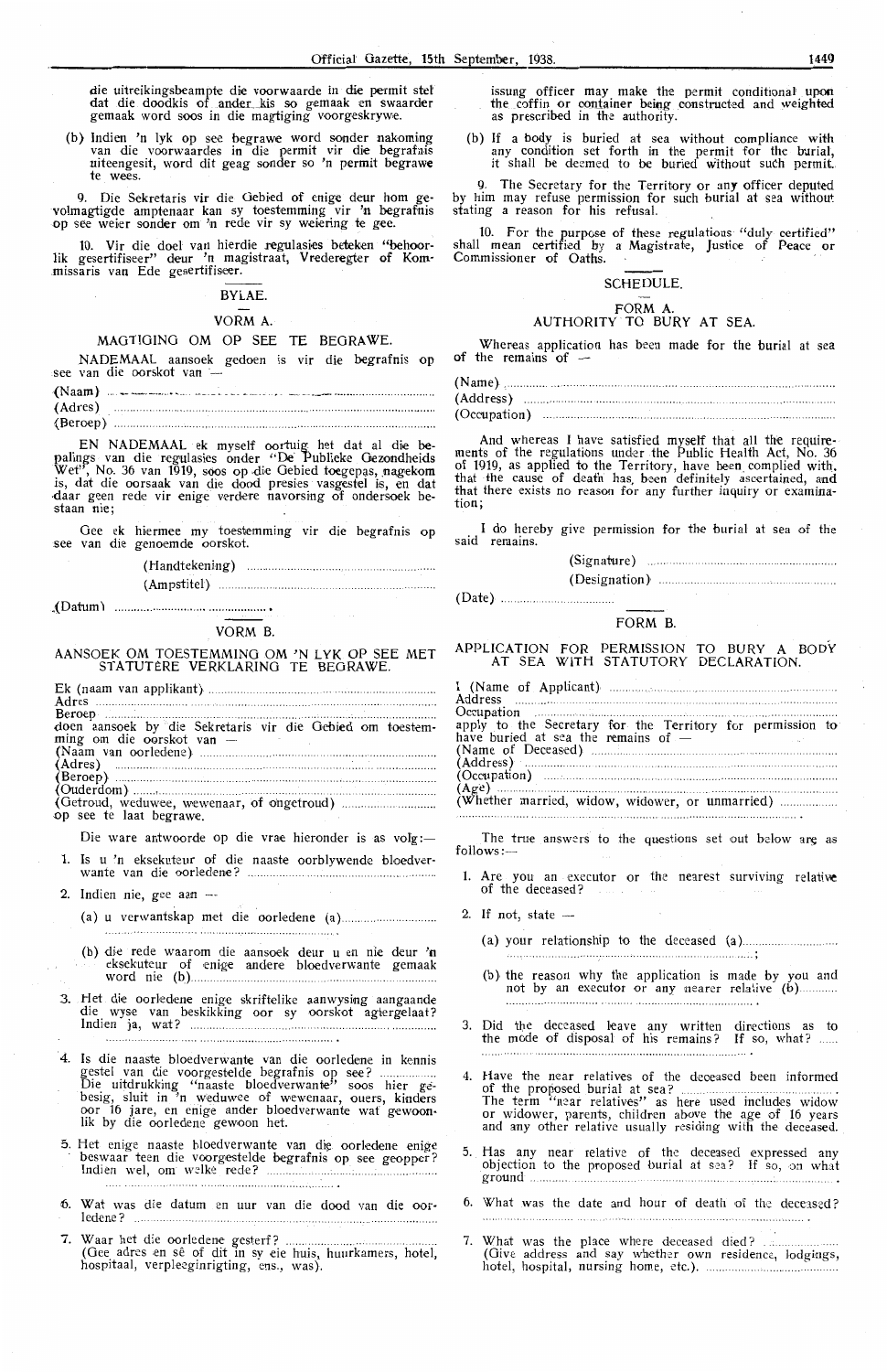- R- Het u enige rede om te , vermoed dat die dood toe te skrywe is aan enige ander oorsaak as 'n natuurlike?
- ·9\_ Gee die naam en adres van die gewone mediese dokter van die oorledene .
- 10. Uee die name en adre'sse van die mediese dokters wat die oorledene gedurende sy laaste siekte behandel het . . . . . . . . . . . . . . . . . . . .

Ek verklaar hiermee plegtig en opreg dat al die besonderhede hierbo aangegee waar is, en tot my beste kennis<br>en. wete geen. belangrike besonderheid uitgelaat is nie en<br>ek maak hierdie plegtige verklaring welmenende dat dit wa'ar is.

| $-10.011$ $-10.71$ |  |  |
|--------------------|--|--|
|                    |  |  |
|                    |  |  |
|                    |  |  |

#### VORM C.

#### SERTIFIKAAT VAN MEDIESE DOKTER.

My is meegedeel dat aansoek gemaak sal word vir die begrafnis op see van die oorskot van

- (Naam van oorledene) **(Ad** res)  $\begin{minipage}[c]{0.5\textwidth} \centering \begin{tabular}{|c|c|c|c|} \hline \multicolumn{1}{|c|}{\textbf{1}} & \multicolumn{1}{|c|}{\textbf{1}} & \multicolumn{1}{|c|}{\textbf{1}} & \multicolumn{1}{|c|}{\textbf{1}} & \multicolumn{1}{|c|}{\textbf{1}} & \multicolumn{1}{|c|}{\textbf{1}} & \multicolumn{1}{|c|}{\textbf{1}} & \multicolumn{1}{|c|}{\textbf{1}} & \multicolumn{1}{|c|}{\textbf{1}} & \multicolumn{1}{|c|}{\textbf{1}} & \mult$
- (fleroep)

Aangesien ek die oorledene voor sy dood behandel het en die lyk na die dood gesien en geïdentifiseer het, gee ek die ea die lyk na die dood gesien en geldentifiseer het, gee ek<br>volgende antwoorde op die hieronder gestelde vrae :—

- 1. Op watter datum en op watter uur het hy of sy gesterwe?
- 2. Op watter plek het di,e oorleqene g,esterf?

. . . . . . . . . . (Gee adres en sê of dit in sy eie huis, huurkamers, hotel, hospitaal, verpleeginrigting, ens., was).

- 3. Is u 'n bloedverwante van die oorledene? Indien ja, gee die bloedverwantskap aan
- 4. *Het* u, saver *<sup>u</sup>*bekend, enige geldelike belang in die \_dood van di•e ooriedene? ...... .
- 5. Was u die gewone mediese dokter van die oorledene? Indien j a, vir hoe lank?
- 6. Het u die oorledene gedurende sy of haar laaste siekte behandel? Indien ja, vir hoe lank?
- 7. Wanneer het u die oorledene laaste lewendig gesien? (Meld hoeveel dae of ure voor die dood).
- 8. Hoe gou na die dood het u die lyk gesien, en watter ondersoek daarvan het u gemaak?
- 9. Wat was die oorsaak van die doo\i? .

(primere/sekundcre). (Vermeld noukeurig die siekte, letsel, ens., en indien moontlik, onderskei die primêre van die sekundêre oor-<br>saak, soos in die doodsakte.)

Hoe lank het dit geduur, in jare, maande of dae? ......

- 9a.Was daar en1ge antler oorsaak wat die dood bevorder of dit verhaas het? Indien ja, vermeld dit, en indien daar meer dan een ander oorsaak was, noem hul almal
- 10. Wat was die vorm -, van die dood? (Vermeld of dit floute, volkome bewusteloosheid, uitputting, stuipe, ens., was). Hoe lank het dit geduur, in dae, ure, of minute?
- 11. Meld in hoeverre die antwoorde op die laaste twee vrae die gevolg van u eie waarneming is, of op ver-<br>Harings van andere berus. Jndien op verklarings deur andere gemaak, meld deur wie?
- 12! Is die oorledene gedurende die laaste siekte of binne 'n jaar voor die dood geopereer? Indien ja, wat was<br>die geaardheid daarvan, en wie het dit gedoen? ...........
- \* Hierdie verklaring moet voor 'n vrederegter of 'n kom-<br>missaris van ede afgele word.
- 8. Have you any reason to suspect that the death was due to other than natural causes? .................... .
- 9. Give the name and address of the ordinary medical attendant of deceased ...............
- 10. Give the names and addresses of the medical practitioners who attended deceased during his last illness .................

I do hereby solemnly and sincerely declare that all the particulars stated above are · true, and to the best of **my**  knowledge and belief no material particular has been omitted, and I make this solemn declaration conscientiously believing the same to be true.

(Signature) •~ Declared at . . . . . . .. . . . . . . .. . .. . . . . . . . . . . . . . . . .. the Before me: (Signature) the day of

#### (Signature)

#### FORM C.

#### CERTIFICATE OF MEDICAL ATTENDANT.

I am informed that application is about to be made for the burial at sea of the remains of:

| (Occupation) |  |  |
|--------------|--|--|

Having attended the deceased before death and seen and identified the body after death, I give the following answers to the questions set out below:-

- 1. On what date and at what hour did he or she die?
- 2. What was the place where the deceased died?

(Give address and say whether own residence, lodgings,, hotel, hospital, nursing home, etc.)

- 3. Are you a relative of the deceased? If so, state the relationship
- 4. Have you, so far as you are aware, any pecuniary interest in the death of the deceased?
- 5. Were you the ordinary medical attendant of the deceased? If so, for how long?
- 6. Did you attend the deceased during his or her last illness? If so, for how long?
- 7. When did you last see the deceased alive? (Say how many days or hours before death.)
- 8. How soon after death did you see the body, and what examination of it did you mak•e? ............................................. .
- 9. What was the cause of death? ............................. . (primary /secondary). (Specify the disease, injury, etc., and if possible, distinguish the primary from the secondary cause as in the death certificate.)
- What was its duration in years, months, or days? ............
- 9a.Was there aqy other cause which contributed to or accelerated death? If so, state it, and if more than one other cause, state them all
- 10. What was the mode of death? (Say whether syncope, coma, exhaustion, convulsions, etc.) What was its duration in days, hours, or minutes?
- 11. State how far the answers to the last two questions are the result of your own observations, or are based on statements made by others. If on statements made by others, say by whom?
- 12. Did the deceased undergo any operation during the final illness or within a year before death? If so, what was its nature, and who performed it? ..................... .

<sup>\*</sup> This declaration must be made before a Justice· of t.he · Peace or a Commissioner of Oaths.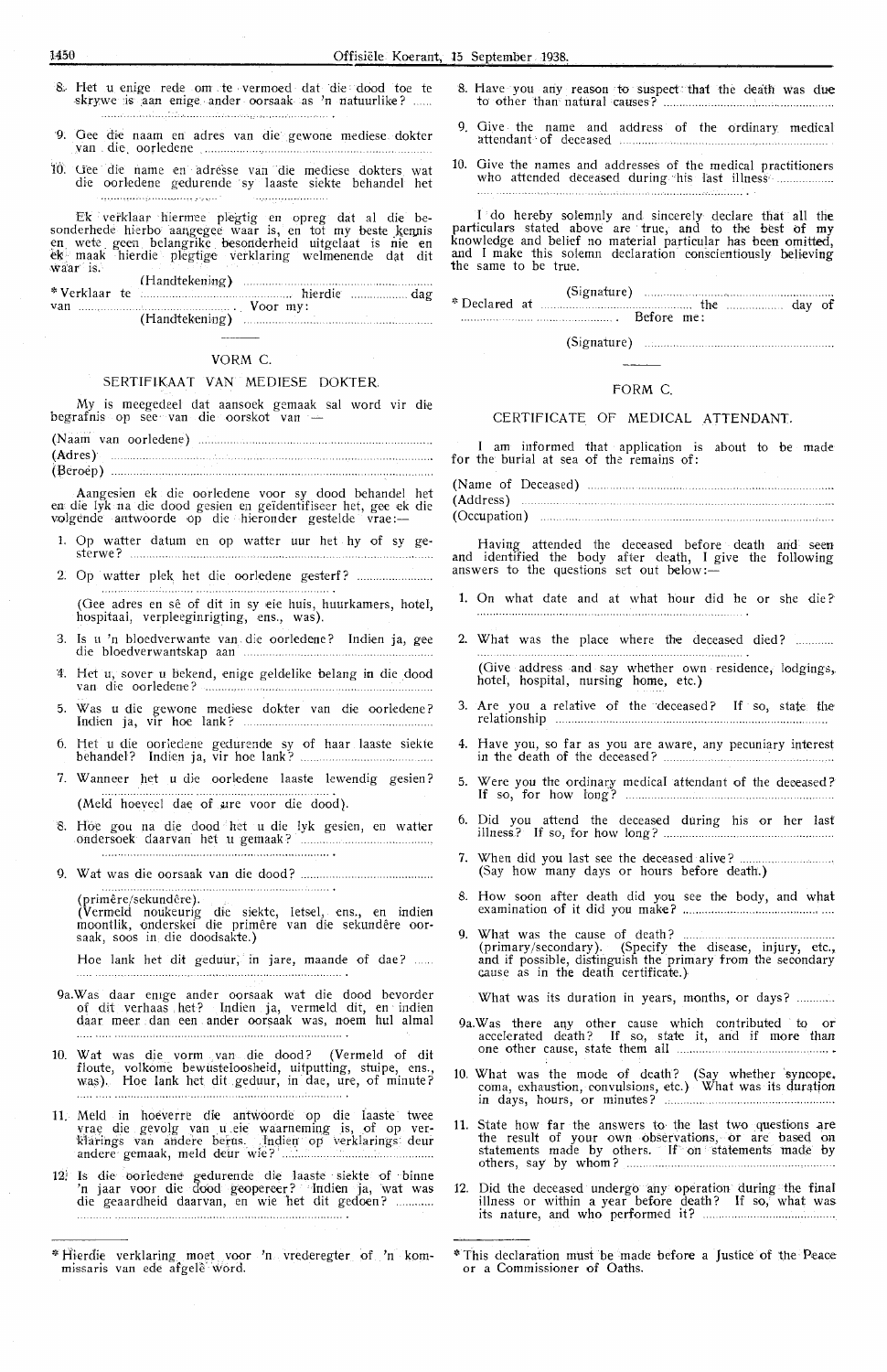- 13. Wie het die oorledene gedurende sy of haar laaste siekte opgepas? (Gee name en mefd of dit 'n professionele verpleegster, bloedverwante, ens., was. Indien die siekte<br>'n lang een was, moet hierdie vraag beantwoord word met betrekking *tot* di,e tydperk van vier weke voor die dood) ... .. .. .. .... ... ... ....... ............................. ...... ........... .. .. .. .............. ... .. .
- 14. Wie was die persone (indien enige) wat teenwoordig was op die oomblik van die dood? .......... .. .... .............. ..
- 15. Omrede die kennis van die oorledene se gewoontes en liggaamsgesteldheid, het u hoegenaamd enige twyfel om• trent die aard van die siekte of die oorsaak van die dood?
- 16. Weet u, of het u enige rede om te vermoed, dat die dood van die oorledene direk of indirek toe te skrywe is aan  $-$ 
	- (a) geweid;
	- $(b)$  gif;
	- ( c) ontbering of verwaarlosing?
- 17. Het u enige rede om te veronderstel dat 'n verdere ondersoek van die lyk wenslik is? ..............................
- 18. Het u die sertifikaat gegee wat nodig is vir die registrasie van die dood? ..............

Ek sertifiseer hiermee dat die antwoorde hierbo gegee waar en juis is tot my beste kennis en wete, dat daar geen omstandighede aan my bekend is wat enige agterdog kan verwek dat die dood geheel of gedeeltelik aan enige ander oorsaak dan siekte/ongeluk toe te skrywe is en dat daar geen omstandighede, wat ook al, aan my bekend is wat dit onwenslik maak dat die lyk op see begrawe word.

(Handtek,ening) ............. .. ...... ... . (Adres} .. ....... .... .. ..... . (Geregistreerde kwalifikasies}

(Datum) ...........

#### VORM D.

#### SERTIFIKAAT NA DIE LYKSKOUING.

Ek sertifiseer hiermee dat ek 'n lykskouing van die oorskot van

| (Naam)     |  |  |
|------------|--|--|
| (Adres)    |  |  |
| (Beroep)   |  |  |
| gehou het. |  |  |

Die uitslag van die ondersoek is as volg -

Ek is oortuig dat die oorsaak van die dood .............. .. . .. .. ... ......................... ......... ... was en dat daar ~een rede besta~n om *enige toxikologiese analise te* maak *of ~'* om 'n ondersoek na die doodsoorsaak in te stel nie.

(Handtekenin.g). (Adres) .. 

(Geregistreerde kwalifikasies) (Datum) 

#### VORM E.

#### BEVESTIGENDE MEDIESE SERTIFIKAAT.

Ek het die voorafgaande mediese sertifikaat ondersoek en persoonlike ondersoek ingestel soos in my antwoorde op die vrae hieronder vermeld :-

- 1. Het u die lyk van · die oorledene gesien?
- 2. Het u die lyk noukeurig uit,erlik ondersoek?
- 3. Het u 'n lykskouing gehou?
- 4. Het u die mediese dokter wat bovermelde sertifikaat gegee het, gesien en ondervra? .............. .. .... .. .............................. ..
- 5. Het u enige ander mediese dokter wat die oorledene behandel het, gesien en ondervra? .........
- 13. By whom was the deceased nursed during his or her last illness? (Give names, and say whether professional nurse, relative, etc. If the illness was a long one, this question should be answered with reference to the period of four weeks before the death). . .............. .. .... .. ......... .. .......... .' ... .
- Who where the persons (if any) present at the moment of death?
- 15. In view of the knowledge of the deceased's h'abits and constitution, do you feel any doubt whatever as to the<br>character of the disease or the cause of death? ..................
- 16. Do you know, or have you any reason to suspect, that the death of the deceased was due, directly or indirectly, *to* -
	- (a) violence;
	- (b) poison;
	- (c) privation or neglect?
- 17. Have you any reason whatever to suppose a further examination of the body to be desirable? .................. .. ..
- 18. Have you given the certificate required for regis**tration** of death ? .. ..... ....................................... ..

I hereby certify that the answers given above are true and accurate to the best of my knowledge and belief, that there is no circumstance known to me which can give rise to any suspicion that the death was due wholly or in part to any other cause than disease/accident and that there is **no** circumstance of any sort known to me which makes it un-<br>desirable that the body should be buried at sea.

|  | (Address) |  |
|--|-----------|--|
|  |           |  |

#### FORM **D.**

#### CERTIFICATE AFTER POST-MORTEM EXAMINATION.

I hereby certify that I made a \_post-mortem **examination**  of the remains of:

| (Name)<br>(Address) |  |  |
|---------------------|--|--|
|                     |  |  |
| (Occupation)        |  |  |

The result of the examination is as follows: $-$ 

I am satisfied that the cause of death was .... .... ........ .. and that there is no reason for making any toxicological analysis or \* for the holding of an inquest.

|        | (Signature)<br>(Address) |  |
|--------|--------------------------|--|
|        |                          |  |
| (Date) |                          |  |

## FORM E.

#### CONFIRMATORY MEDICAL CERTIFICATE.

I have examined the foregoing medical certificate, **and**  have made personal inquiry as stated in my answers to the<br>questions below:—

- 1. Have you seen the body of the deceased? ...
- 2. Have you carefully examined the body externally? ..... .
- 3. Have you made a post-mortem examination? .......................
- 4. Have you seen and questioned the medical practitioner who gave the above certificate? ................................. ............. .
- 5. Have you seen and questioned any other medical practitioner who attended the deceased? . . ........... .... .................... ..

<sup>\*</sup> Die onderstreepte woorde moet uitgelaat word wanneer 'n Toxikologiese analise gemaak is en die uitslag daarvan in hierdie sertifikaat of in 'n daaraan gehegte sertifikaat ver-<br>meld word.

<sup>\*</sup> The words underlined should be omitted where a toxicological analysis has been made and its result is stated in this certificate or in a certificate attached to it.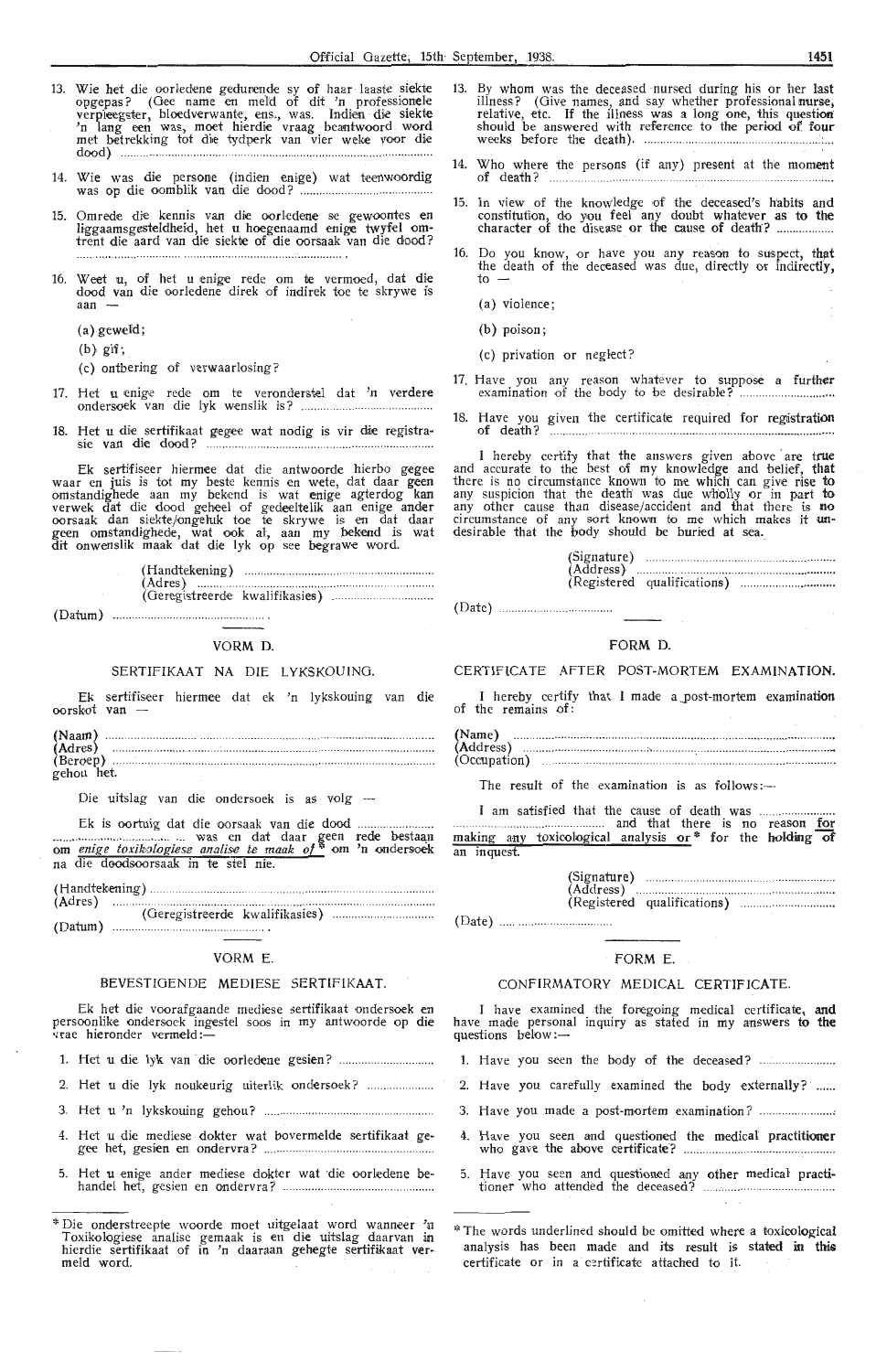- 6. Het u enigiemand wat die oorledene gedurende sy laaste siekte opgepas het, of wat by die dood teenwoordig was, gesien en ondervra? ...
- **7.** Het u enige bloedverwante van die oorledene gesien en ondervra? ................................................................... .
- 8. Het u enige ander persoon gesien en ondervra? ..... . (In die antwoorde op vrae 5, 6, 7, en 8, gee die name en adresse van persone wat u gesien het en meld of u hulle alleen gesien het.)

Ek is oortuig <lat die oorsaak van die dood ................................... was en ek sertifiseer <lat ek van geen om- standighede we-et wat enige agterdog kan wek dat die dood geheel of gedeeltelik aan enige ander oorsaak dan siekte/ ongeluk ........................................................... toe te skrywe is en dat daar geen omstandighede van enige sort aan my bekend is wat dit onwenslik maak dat die lyk op see begrawe word.

(Datum)

Windhoek, 16 Augustus 1938.

D. O.· CONRADIE, *Administrateur.* 

goed te keur.

No. 136.] [15 September 1938. No. 136.] [ 15th September, 1938.

#### SKUT TE HOHENFELDE, DISTRIK OUTJO: AANSTELLING VAN SKUTMEESTER.

Dit het die Administrateur behaag om, ooreenkomstig<br>artikel twee van Proklamasie No. 5 van 1917, die benoeming<br>van JACOB CORNELIS AVIS as Skutmeester van die Skut te Hohenfelde, in die plek van Cornelis Avis, wat bedank het,

No. 137.] [15 September 1938. No. 137.] [ 15th September, 1938.

Ingevolge subartikel (1) van artikel *een-en-twintig* van die Ordonnansie op Motorvoertuie en Wielbelasting 1937, stel ek, DAVID GIDEON CONRADIE, Administrateur van<br>Suidwes-Afrika, hiermee elkeen van die in die aangehegte Bylae genoemde lede van die Suidwes-Afrika Polisie aan as<br>'n "Motorvoertuig-outoriteit" in bedoelde Gebied.

Gedateer te Windhoek hierdie 3de dag van September 1938.

D. 0. CONRADIE, *Administrateur.* 

BYLAE. KEETMANSHOOP: No. 367. Sers. Kruger, Hendrik Lourens, in die plek van No. 14, S/Hoofkonst. Castle, P. J.  $(bevorder).$ 

SEEIS:

- No. 552. L/Sers. Meiring, Albertoma,
	- in die plek van No. 367, Sers. Kruger, H. L. (verplaas).

OOCHAS:

No. 369. Sers. v. d. Westhuizen, David Johannes, in de plek van No. 244, Sers. v. d. Merwe, P. J. ( ontslaan ).

#### No. 138.] [ 15 September 1938.

Hiermee word vir algemene inligting bekendgemaak dat die Administrateur, ooreenkomstig die bepalings van artikel 9 (2) van die Ordonnansie op Motorvoertuie en Wielbelasting 1937, die lede van die Suidwes-Afrika Polisie, in die aangehegte Bylae genoem, aangestel het om "Ondersoeksbeamptes"<br>**te** wees om na die bevoegdheid van applikante ondersoek te doen vir lisensies om motorvoertuie te bestuur.

#### BYLAE.

KEETMANSHOOP: No. 367. Sers. Kruger, Hendrik Lourens, in die. plek van No. 14, S/Hoofkonst. Castle, P. J. (bevorder).

SEEIS:

- - No. 552. L/Sers. Meiring, Albertoma,<br>in die plek van No. 367, Sers. Kruger, H. L. (verplaas).
- 6. Have you seen and questioned any person who nursed the deceased during his last illness, or who was present at the death?
- 7. Have you seen and questioned any of the relatives of the deceased? ...................... .
- 8. Have you seen and questioned any other person? . (On the answers to questions 5, 6, 7 and 8, give names and addresses of persons seen and say whether you saw them alone).

I am satisfied that the cause of death was ... ...... . ................ , and I certify that I know of no circumstances which can give rise *to* any suspicion that death was due wholly or in part *to* any other cause than disease/ accident .............. ........... .. ... .... ...... . and that there is no circumstance of any sort known to me which makes it un- desirable that the body should be buried at sea.

| (Signature)<br>(Address) |  |
|--------------------------|--|
|                          |  |
|                          |  |

(Date) -

Windhoek, the 16th day of August, 1938. **D. G. CONRADIE,** 

*Administrator.* 

## POUND AT HOHENFELDE, DISTRICT OUTJO:

#### APPOINTMENT OF POUNDMASTER.

The Administrator has been pleased, in terms of section two of Proclamation No. 5 of 1917, to authorise the appoint. ment of JACOB CORNELIS AVIS, as Poundmaster of the Pound at Hohenfelde, vice Cornelis Avis, resigned.

Under sub-section (1) of section *twenty-one* of the Motor Vehicle and Wheel Tax Ordinance, 1937, I, DAVID GIDEON CO NRA DIE, Administrator of South West Africa, do hereby appoint each of the members of the South West Africa Police mentioned in the attached Schedule as a "Motor Vehicle Authority" in the said territory.

Dated at Windhoek, this 3rd day of Sectember, 1938,

D. 0. CONRADIE,

*Administrator.* 

#### SCHEDULE.

KEETMANSHOOP:

No. 367. Sergt. Kruger, Hendrik Lourens, vice No. 14,  $D/H/C$ onst. Castle, P. J. (Promoted).

SEEIS:

No. 552. L/Sergt. Meiring, Albertoma, vice No. 367, Sergt. Kruger, H. L. (Transferred).

GOCHAS:

No. 369. Sergt. v. d. Westhuizen, David Johannes, vice No. 244, Sergt. v. d. Merwe, P. J. VICE 110.<br>(Discharged).

No. 138.] **Fig. 1938.** [15th September, 1938.

It is hereby notified for general information that under the provisions of section  $9(2)$  of the Motor Vehicle and Wheel Tax Ordinance, 1937, the Administrator has appointed the members of the South West Africa Police mentioned in the attached Schedule, to be "Examining Officers" for the purpose of testing the competency of applicants for licences to drive motor vehicles.

#### SCHEDULE.

KEET **MANS** HOOP:

No. 367. Sergt. Kruger, Hendrik Lourens, vice No. 14, D/H/Const. Castle, P. J. (Promoted).

SEEIS:

No. 552. L/Sergt. Meiring, Albertoma, vice No. 367, Sergt. Kruger, H. L. (Transferred).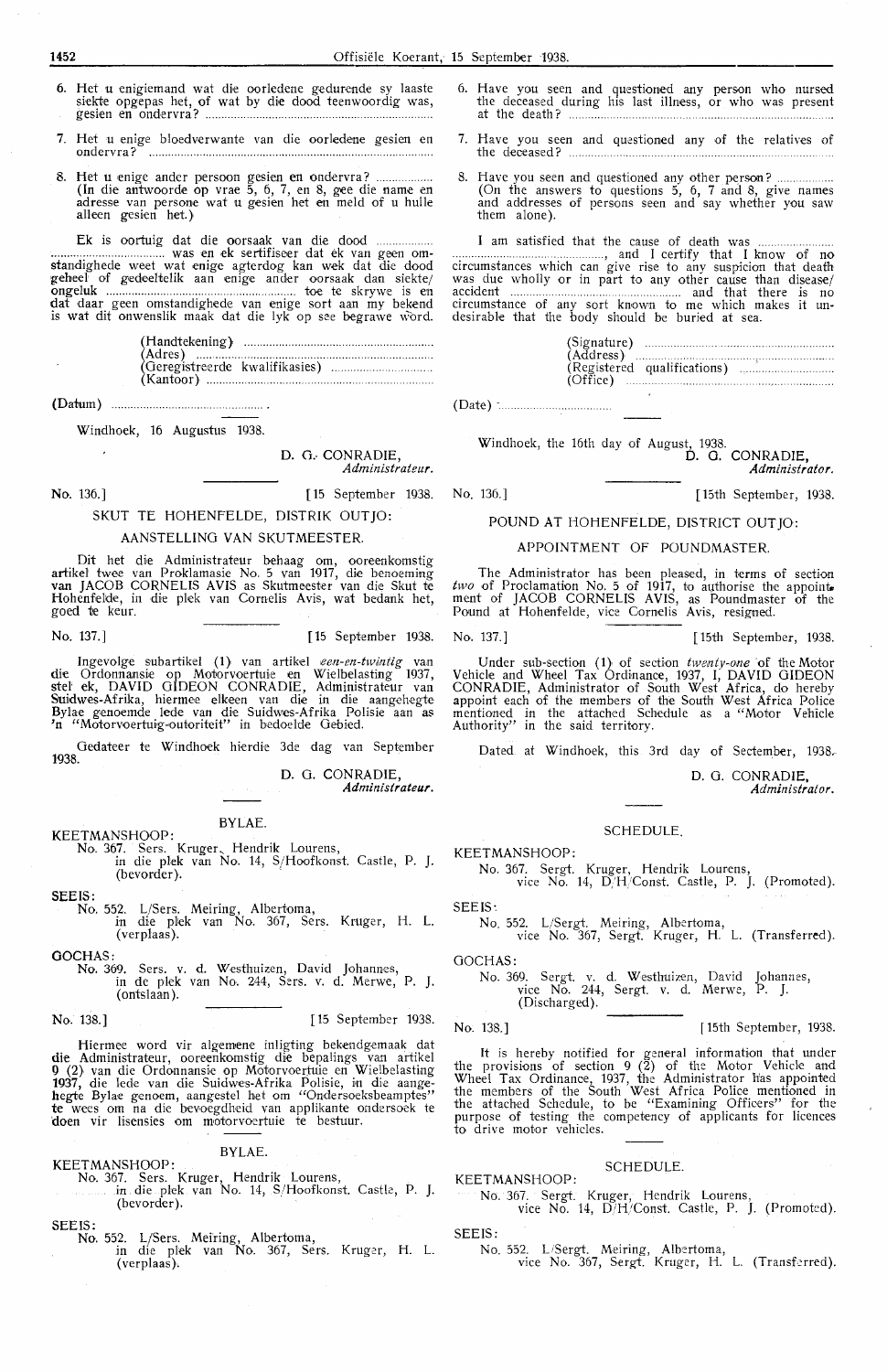Die volgende aanstelling as Klerk van die Hof is goed-gekeur:-

OTJIWARONGO: PIETER JOHANNES VAN NIEKERK, met ingang vanaf 22ste Augustus, 1938, in die plek van<br>Mnr. G. Scheepers.

Ooreenkomstig subartikel (1) van artikel *twee* van die Kommissarisse van Ede Proklamasie 1928 (Proklamasie No. 24<br>van 1928), word hiermee bekendgemaak dat die Administrateur JACOBUS ADRIAAN WYNAND LOUW, van Helpmekaar No. 89, P.K. Witvlei, Distrik Gobabis, aangestel het<br>as 'n Kommissaris van Ede vir die distrik Gobabis.

Ooreenkomstig subartikel (1) van artikel twee van die Kommissarisse van Ede Proklamasie 1928 (Proklamasie No. 24<br>van 1928), word hiermee bekendgemaak dat die Administrateur ABRAHAM JACOBUS FRANCOIS VILJOEN, Sekretaris van die Padvervoerraad, Windhoek, aangestel het as 'n Kommissaris van Ede vir die Gebied Suidwes-Afrika.

No. 139.] [15 September 1938. No. 139.] [ 15th September, 1938.

The following appointment as Clerk of the Court has been approved:

OTJIWARONOO: PIETER JOHANNES VAN NIEKERK, with effect from the 22nd August, 1938, vice Mr. G. Scheepers.

No. 140.] [15 September 1938. No. 140.] [15th September, 1938.

In terms of sub-section (1) of section two of the Commissioner of Oaths Procl-amation, 1928 (Proclamation **No.**  24 of 1928), it is hereby notified that the Administrator has appointed JACOBUS ADRIAAN WYNAND LOUW, of Hel'pmekaar, No. 89, P.O. Witvlei, District Oobabis, as a Commissioner of Oaths for the district of Gobabis.

No. 141.] [15 September 1938. No. 141.] [ 15th September, 1938.

In terms of sub-section (1) of section two of the Commissioner of Oaths Proclamation, 1928 (Proclamation No. 24 of 1928), it is hereby notified that the Administrator has appointed ABRAHAM JACOBUS FRANCOIS VILJOEN, Secretary of the Road Transportation Board, Windhoek, as a Commissioner of Oaths for the Territory of South West Africa.

## **Algemene Kennisgewings. General Notices.**

(No. 58 van/of 1938.)

BANKEOPOAWE, JULIE 1938, INGEVOLOE ARTIKEL 7 VAN PROKLAMASIE No. 29 van 1930, DIE BANKE-PROKLAMASIE 1930.

BANKS' STATEMENT, JULY, 1938, IN TERMS OF SECTION 7 OF PROCLAMATION NO. 29 OF 1930, THE BANKS PROCLAMATION, 1930.

|                                                     | Verpligtings teenoor die Publiek in<br>Suidwes - Afrika<br>Liabilities to the Public in S.W. Africa |                                               |                                                                                                                                                                                              |                               |                              |                                                                                                                                                                                                                                                                                                                                                                                                                                                                                                                                                                                                                                                |  |  |  |
|-----------------------------------------------------|-----------------------------------------------------------------------------------------------------|-----------------------------------------------|----------------------------------------------------------------------------------------------------------------------------------------------------------------------------------------------|-------------------------------|------------------------------|------------------------------------------------------------------------------------------------------------------------------------------------------------------------------------------------------------------------------------------------------------------------------------------------------------------------------------------------------------------------------------------------------------------------------------------------------------------------------------------------------------------------------------------------------------------------------------------------------------------------------------------------|--|--|--|
| <b>BANK</b>                                         | Opvorder-<br>bare<br>Demand                                                                         | Depositos ens. / Deposits etc.<br>Tyd<br>Time | Banknote uit-l<br>gereik in en<br>betaalb.in diel<br>Gebied<br>S.W.- Afrika<br>in omloop.<br>Bank notes<br>issued in andl<br>payable in the<br>Territory of<br>S.W.Africa<br>in circulation. | <b>TOTAAL</b><br><b>TOTAL</b> | Gemunte<br>Goud<br>Gold Coin | Kontant Geldreserwes in S.W.-Afrika<br>Cash Reserves in South West Africa<br>Voorskotte en<br>Diskontos in<br>Suidwes - Afrika<br>Note van<br>Note van die<br>ander Banke<br>Advances and<br>Suid-<br>wat in S.W.-<br>Pasmunt<br>Afrikaanse<br>Discounts in<br>Afrika uit-<br>Reserwe-<br>gereik is.<br>South West Africa<br>Subsidiary<br>bank.<br>Coin<br>Notes of<br>South Africa<br>other Banks<br>Voorskotte<br><b>Diskontos</b><br>S. W. Africa<br>Reserve<br><b>BankNotes</b><br>issue,<br>Advances<br><b>Discounts</b><br>£<br>£<br>£<br>£<br>£<br>10,678<br>499,611<br>1,421<br>36,926<br>85,727<br>5,672<br>494<br>29,582<br>300,348 |  |  |  |
| The Standard Bank of South                          | £                                                                                                   | £                                             | £                                                                                                                                                                                            | £                             | £                            |                                                                                                                                                                                                                                                                                                                                                                                                                                                                                                                                                                                                                                                |  |  |  |
| Africa, Limited                                     | 555,156                                                                                             | 41,732                                        | 153,331                                                                                                                                                                                      | 750,219                       | 1,892                        |                                                                                                                                                                                                                                                                                                                                                                                                                                                                                                                                                                                                                                                |  |  |  |
| Barclays Bank (Dominion,<br>Colonial and Overseas). | 367,323                                                                                             | 65,683                                        | 120,953                                                                                                                                                                                      | 553,959                       |                              |                                                                                                                                                                                                                                                                                                                                                                                                                                                                                                                                                                                                                                                |  |  |  |

(No. 59 van 1938.) (No. 59 of 1938.)

H. F. DOWLING, **Registrateur** *van Maatskappye.* 

Die volgende besonderhede in verband met die registrasie The following particulars in regard to the registration<br>van Maatskappye word vir algemene informasie gepubliseer. of Companies are published for general information.

Companies Registration Office, Windhoek, 1st September, 1938.

H. F. DOWLING,

*Registrar of Companies* 

Registrasiekantoor vir Maatskappye, Windhoek, 1 September 1938.

> **MRATSKAPPYE GEREGISTREER. COMPANIES REGISTERED**

| No. | Naam van Maatskappv<br>Name of Company.                       | Adres/Address          | Datum van Registrasie<br>Date of Registration | Kapitaal — Capital |
|-----|---------------------------------------------------------------|------------------------|-----------------------------------------------|--------------------|
| 203 | South West Africa Produce<br>Company<br>(Proprietary) Limited | Erf No. 79,<br>Omaruru | 25.8.1938                                     | £ $100/-/-$        |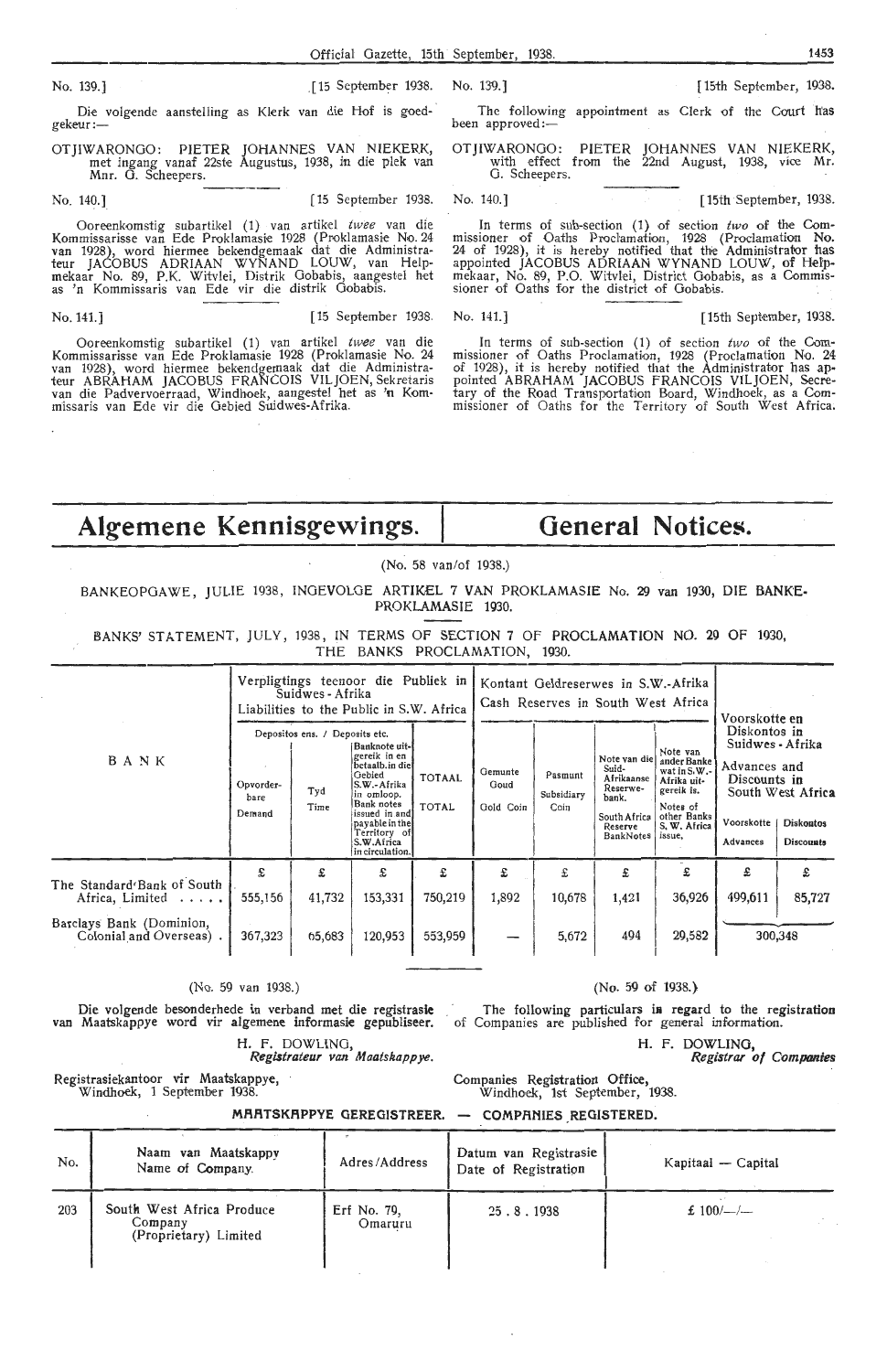#### (No. 60 van/ of 1938.)

#### HANDELSMERKE. / TRADE MARKS.

 $\mathcal{A} \in \mathcal{A}$  , ONBETAALDE HERNUWINOSFOOIE. (Vir tydperk eindigende 31 Augustus 1938.)

UNPAID RENEWAL FEES. (For period ending the 31st August, 1938.}

No. Naam van Eienaar. - Name of Proprietor.

216. Geo. G. Sandeman, Sons & Co. Limited.

Registrasie. Kantoor van Aktes, Windhoek, 1 September 1938. **Deeds** Registry, . Windhoek, Jst September, 1938.

## H. F. DOWLING, Registrateur van Aktes Registrar of Deeds.

## **Advertensies.**

#### ADVERTEER IN DIE *OPF/SIELE KOERANT* **VAN**  SUIDWES-AFRIKA.

**1.** Die *Offisiele Koerant* sa'i op die lste en 15de van dke maand verskyn; ingeval een van Merdie dae op 'n Sondag op Publieke Feesdag val, dan verskyn die *Offisiële Koerant* op die eersvolgende werkdag.

2. Advcrtensies wat in die *Offisiele Koerant* geplaas **moe**t word moet in die taal waarin hulle sal verskyn ingekandig word aan die kantoor van die Sekretaris vir Suidwes-Afrika (Kamer 4, Regerings-Oeboue, Windhoek) nie later<br>**as** 4.30 n.m. op die neënde dag voor die datum van ver-<br>**skyning van die** *Offisiële Koerant* **waarin die advertensies** moet geplaas word nie.

3. Advertenstes word in die *Oflisiele Koerant* geplaas agter die offisiele gedeelte, of in 'n ekstra hlad van die *Koerant,* soos die Sekretaris mag goedvind.

4. Advertensies word in die *Offisiële Koerant* gepubli-<br>seer in die Engelse, Afrikaanse en Duitse tale; die nodige vertalinge moet deur die adverteerder of sy agent gelewer word. Dit moet onthou word dat die Duitse teks van die *Offisiele Koerant* slegs 'n vertaling is, en nie die geoutoriseerde uitgawe is nie.

5. Slegs wetsadvertensies word aangeneem vir publikasie **in** die *Otfisiete Koerant,* en hulk is onderworpe aan die goedkeuring van die Sekretaris vir Suidwes-Afrika, wat die aanneming of verdere publikasie van 'n advertensie mag **weier.** 

6. Advertensies moet sover as moontlik op die masjien geskryf wees. Die manuskrip van advertensies moet slegs **op een** kant van die papier geskryf word, en alle name moet<br>**du**idelik wees; ingeval 'n naam ingevolge onduidelike handskrif foutief gedruk word, dan kan die advertensies slegs dan weer gedruk word as die koste van 'n nuwe opneming betaal word.

7. Die jaarlikse intekengeld vir die Offisiële Koerant is 20/-, posvry in hierdie Gebied en die Unie van Suid-Afrika, verkrygbaar van die here John Meinert, Bpk., Posbus 56, Windhoek. Posgeld moet vooruit betaal word deur oorseese<br>intekenaars. Enkele eksemplare van die *Offisiële Koerant* is verkrygbaar of van die here John Meinert, Bpk., Posbus 56, Windhoek, of van die Sekretaris vir Suidwes-Afrika, teen die prys van 1/- per eksemplaar.

8. Die koste vir die opname van advertensies, behalwe die kennisgewings, wat in die volgende paragraaf genoem is, is teen die tarief van 7/6 per duim enkel kolom, en 15/ per duim dubbel kolom, herhalings teen half prys. (Oedeeltes van 'n duim moet as 'n voile duim bereken word.)

9. Kennisgewings aan krediteure en debiteure in die boedels van oorlede persone, en kennisgewings van eksekuteurs betreffende likwidasie-rekenings, wat vir inspeksie lê, word in skedule-vorm gepubliseer teen 12/- per boedel.

10. Oeen advertensie sal geplaas word nie, tensy die koste vooruit betaal is. Tjeks, wissels, pos- of geldorders moet betaalbaar gemaak word aan die Sekretaris vir Suidwes-**Afrika.** 

## **Advertisements.**

#### ADVERTISING **IN** THE *OFFICIAL GAZETTE* OF SOUTH WEST AFRICA.

1. The *Official Gazette* will be published on the 1st and 15th day of each month; in the event of either of those days falling on a Sunday or Public Holiday, the *Gazette* will be published on the next succeeding working day.

Advertisements for insertion in the *Gazette* must be delivered at the office of the Secretary for South West Africa (Room 4, Government Buildings, Windhoek) in the languages in which they are to be published, not later than 4.30 p.m. on the *ninth* day before the date of publicjition of the *Gazette* in which they are to be inserted.

3. Advertisements will be inserted in the *Gazette* after the official matter or in a supplement to the *Gazette* at the discretion of the Secretary.

4. Advertisements will be published in the *Official Gazette* in the English, Dutch or German languages; the necessary translations must be furnished by the advertiser or his agent. It should be borne in mind howevef, that the German version of the *Gazette* is a translation only and not the authorised issue.

5. Only legal advertisements are accepted for publication in the *Official Gazette,* and are subject to the approval of the Secretary for South West Africa, who can refuse to accept or decline further publication of any advertisement.

6. Advertisements should as far as possible be typewritten. Manuscript of advertisements should be written on<br>one side of the paper only, and all proper names plainly inscribed; in the event of any name being incorrectly printed as a result of indistinct writing, the advertisement can only be republished on payment of the cost of another insertion.

7. The Subscription for the *Official Gazette* is 20/- per annum, post free in this Territory and the Union of South Africa obtainable from Messrs. John Meinert Ltd., Box 56, Windhoek. Postage must be prepaid by Overseas subscribers. Single copies of the *Gazette* may be obtained either from Messrs. John Meinert Ltd., Box 56, Windhoek, or from the Secretary for South West Africa at the price of 1/- per copy.

8. The charge for the insertion of advertisements other than the notices mentioned in the succeeding paragraph is at the rate of  $7/6$  per inch single column and  $15/-$  per inch double column, repeats halt price. (Fractions of an inch to be reckoned an inch.)

9. Notices to Creditors and Debtors in the estates of deceased persons and notices of executors concerning liquidation accounts lying for inspection, are published in schedule form at  $12/-$  per estate.

10. No advertisement will be inserted unless the charge is prepaid. Cheques, drafts, postal orders or money orders must be made payable to the Secretary for South West **Africa.**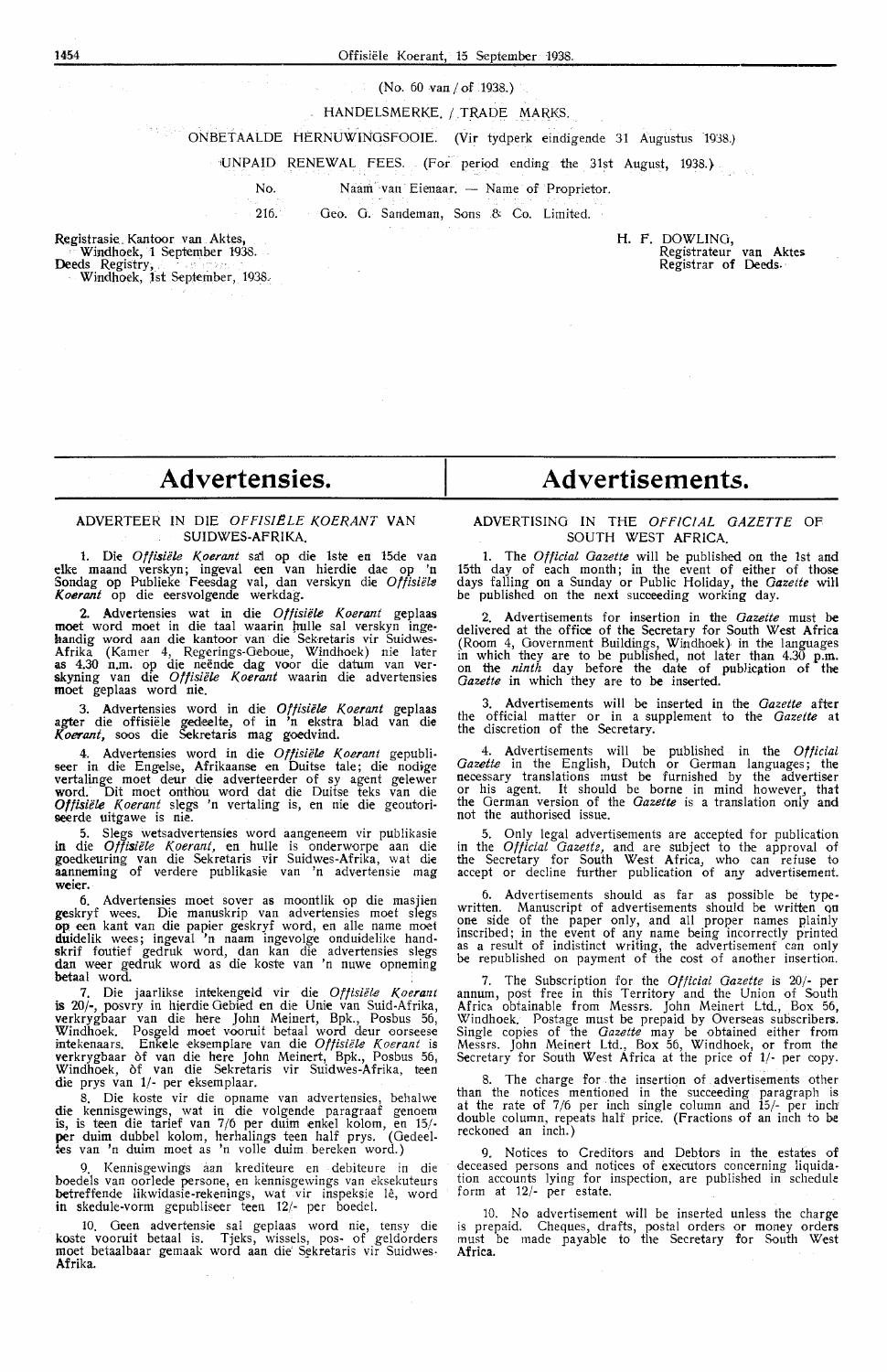KENNISGEWING AAN SKULDEISERS EN SKULDENAARS. . BOEDELS VAN OORLEDE PERSONE. Artikel 46,<br>Wet No. 24 van 1913, soos toegepas op Suidwes-Afrika.

Skuldeisers en skuldenaars in die Boedels wat vermeld is in bygaande Bylae word versoek om hul vorderings in te !ewer en hul skulde te betaal by die kantore van die\_ betrokke Eksekuteqrs binne die , gemelde tydperke, vanaf di~ - · · datuni van publikasie ltiervan. · · · -·- ' · · · ·

NOTICE TO CREDITORS AND DEBTORS. ESTATES OF DECEASED PERSONS. Section 46, Act No. 24 of 1913, as applied to South West Africa.

Creditors and Debtors in the Estates specified in the annexed Schedule are called upon to lodge their claims with and pay their debts to the Executors concerned within the stated periods calculated from the date of publication hereof. BYLAE/SCHEOULE.

|                          |                                                                                  | ,,,,,,,,,,,,,,,,,,,,                            | i ja mai mergel                                                                                                      |
|--------------------------|----------------------------------------------------------------------------------|-------------------------------------------------|----------------------------------------------------------------------------------------------------------------------|
| Boedel No.<br>Estate No. | <b>BOEDEL VAN WYLE</b><br>ESTATE LATE                                            | Binne 'n tydperk van<br>Within a period of      | Naam en Adres van Eksekuteur of<br>gemagtigde Agent and short<br>Name and Address of Executor or<br>authorized Agent |
| 2149                     | Margarete Louise Becker, (born Smith)                                            | 30 days                                         | A. H. Miller, Executor Dative<br>c/o Dr. Hans Hirsekorn,<br>Box 53, Windhoek.                                        |
| 2245<br>contractors      | Anna Hilde Rechholtz (born Lindner)<br>described in the Will as Anna Rechholtz   | 30 days<br>as from the 19th<br>September, 1938. | R. E. T. Rechholtz,<br>$c$ /o F. H. Waldron, Box 28,<br>Omaruru.                                                     |
| 2255                     | Marie Block (born Kaleyta)                                                       | 21 days<br>as from the 17th<br>September, 1938. | B. B. Block, c/o Edw. Ecker,<br>Box 11. Otiiwarongo.                                                                 |
| 2248                     | Christian Henry Zeederberg                                                       | 21 days<br>from $17/9/38$                       | James Henry Rathbone, Box 43,<br>Grootfontein                                                                        |
| 2259                     | Christina Magdalena Basson (gebore van<br>Schalkwyk) en Johannes Hendrik Basson. | 30 daë                                          | J. H. Basson "Grootplaas",<br>P.K. Grunau<br>oor Kalkfontein Suid                                                    |
| 2260                     | Wilhelm Hanke                                                                    | 21 days                                         | W. G. L. Engling<br>Master's Representative,<br>Otjiwarongo, P.O. Box 31.                                            |
| 2269                     | Carolina Henriette Anna Fleischmann<br>(born Polk)                               | 21 days                                         | Irmgard Fleischmann<br>c/o B Zwarenstein, Windhoek;<br>P.O. Box 298                                                  |
| 2229                     | Hermann Eduard Karl Johannes Lubcky                                              | 21 days                                         | L. Zinman, Executor Dative<br>Box 4, Usakos.                                                                         |
|                          |                                                                                  |                                                 |                                                                                                                      |

KENNJSOEWINOS VAN DIE MEESTER. lngevolge artiekei *sestien,* onderartiekel (3), en artiekel *neen-en-dertig,* onderartiekel (1) van die Insolvensie Ordonnansie 1928.

Aangesien die Boedels, in die hierondervennelde Bylae kragtens Bevel van die Hooggeregshof van Suidwes-Afrika gesekwestreer is, word hiermee lrennis gegee dat 'n eerste byeenkoms van skuldeisers · in die vermelde Boedels op **die**  datums en tye en plekke, vermeld in die Bylae, vir die bewys van vorderings en die verkiesing van 'n kurator gehou sal word. In Windhoek sal die byeenkomste voor die Meester gehou word; in ander pleklke voor die Magistraat.

J. Mel. M. COMMAILLE,

*Meester van\_ die Hoogg-eregshof van S.W.-Afrika.* 

MASTER'S NOTICES. Pursuant to Section *sixteen,* Sub-section (3), and Section *thirty-nine;* Sub-section (1), of the Insolvencv Ordinance, 1928.

The Estates mentioned in the subjoined Schedule having been placed under sequestration by Order of the High Court of South West Africa, notice is hereby given that a first meeting of creditors will be held in the said Estates on<br>the dates and at the times and places mentioned in the Schedule for the proof of claims and for the e Meetings in Windhoek will be held before the Master; elsewhere they will be held before the Magistrate.

J. Mel. M. COMMAILLE,

|                       |                                                    | Master of the High Court of South West Africa. |  |  |  |  |
|-----------------------|----------------------------------------------------|------------------------------------------------|--|--|--|--|
| Form No 2 I Form No 2 | $RVI$ $\Delta F$ $\equiv$ $C$ $H$ $F$ $I$ $II$ $F$ |                                                |  |  |  |  |

|                     |                                                                                                                | <u> PILAL – SCHLOVEC</u>                                                                                                    |                                                                  |                       |  |
|---------------------|----------------------------------------------------------------------------------------------------------------|-----------------------------------------------------------------------------------------------------------------------------|------------------------------------------------------------------|-----------------------|--|
| No. van<br>B oe del | Beskrywing<br>Naam<br>en<br>van Boedel                                                                         | Datum waarop en Afdeling van Hof<br>waardeur Bevel gegee is<br>Date upon which and Division of Court<br>by which Order made | Dag, Datum van Uur en Byeenkoms<br>Day, Date and Hour of Meeting | Plek<br>van Byeenkoms |  |
| No. of<br>Estate    | and Description<br>Name<br>of Estate                                                                           | Datum v. Bevel<br>Afdeling van Hof<br>Date of Order<br>Division of Court                                                    | Datum/Date<br>Uur/Hour<br>$\mathbf{D}$ ag/ $\mathbf{D}$ ay       | Place of Meeting      |  |
| 474                 | Schubert: Alfred also<br>known as Hermann<br>Gustav Alfred Schubert<br>Motor Mechanic of<br>Springs, Transvaal | 27/6/35<br>Transvaal<br>Provincial<br>Division                                                                              | Wednesday<br>28/9/38<br>10a.m.                                   | Windhoek              |  |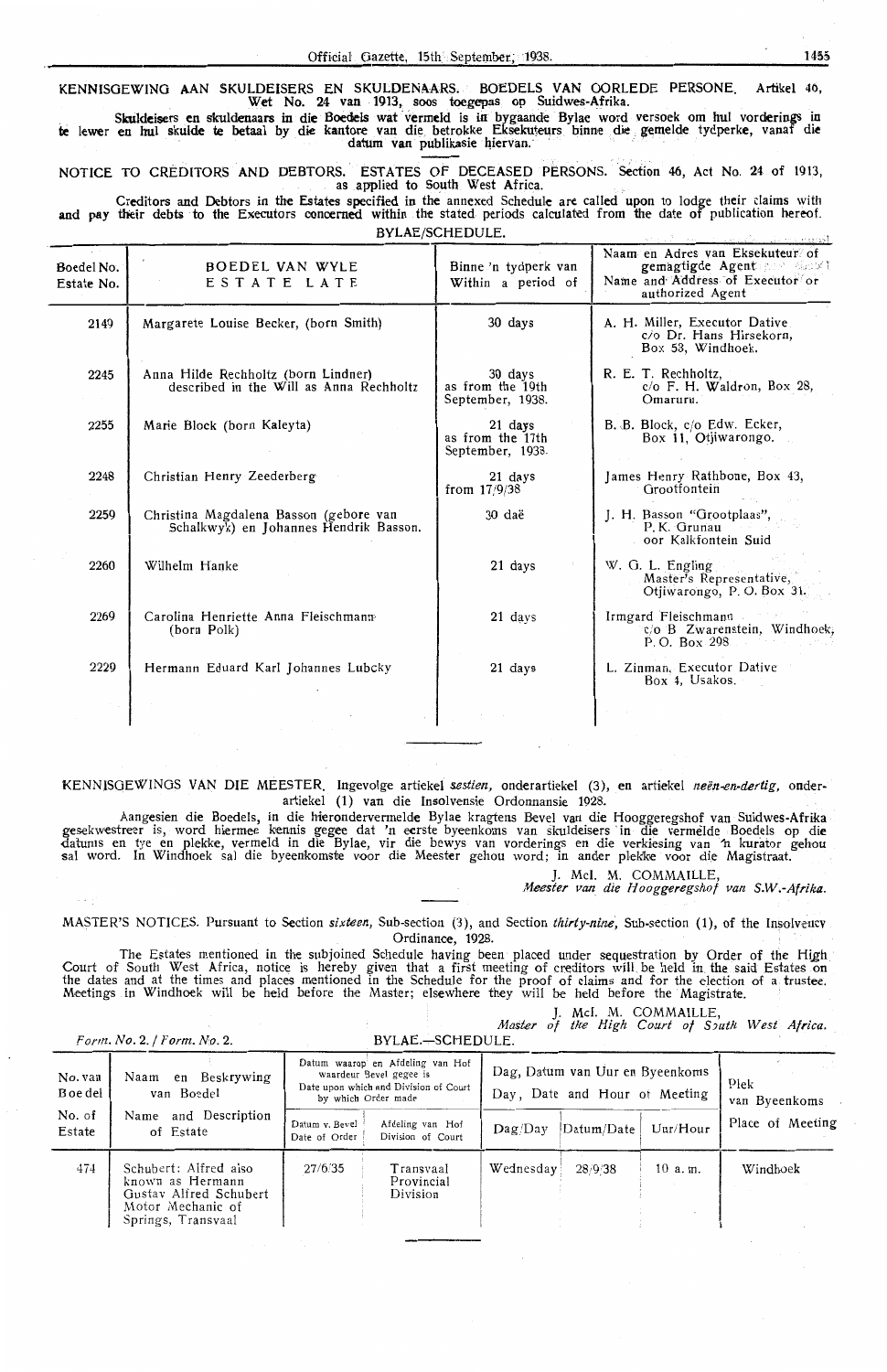VERKIESING VAN EKSEKUTEURS EN VOOGDE.<br>Aangesien die Boedels van die persone, vermeld in die aangehegte lys, nie verteenwoordig is nie, word hier-Aangesien die Boedels van die persone, vermeld in die aangehegte lys, nie verteenwoordig is nie, word hier-<br>mee kennis gegee aan die nagelate eggenoot (as daar een is) erfgename, legatarisse en skuldeisers, en—in gevalle w lende boedels op die vermelde tye, datums en plekke gehou sal word vir die doel om 'n persoon of persone **tc**  kies vir goedkeuring van die Meester van die Hooggeregshof van Suidwes-Afrika as geskik en bekwaam om deur hom as<br>eksekuteurs of voogde, soos die geval mag wees, aangestel te word. Byeenkomste te Windhoek word voor die Mee

#### ELECTION OF EXECUTORS AND TUTORS.

The Estates of the persons mentioned in the attached schedule being unrepresented, notice is hereby given to<br>the surviving spouse (if any), next-of-kin, legatees, and creditors, and—in cases where the meeting is convened f election of Tutors-to the paternal and maternal relatives of the minors, and to all others whom these presents may concern, that meetings will be held in the several Estates at the times, dates, and places specified for the purpose of selecting some person or persons for approval by the Master of the High Court of South West Africa as fit and proper *to* be by · him appointed Executors or Tutors, as the case may be. Meetings at Windhoek will **be** held before the Master, and in other places before the Magistrate.<br>
J. McI. M. COMMAILLE,

**Master** *of the High Court of South West* **Africa.** 

BYLAE.-SCHEDULE.

| Geregistr.<br>Nommer<br>van Boedel<br>Registered<br>Number<br>of Estate | Naam van Oorledene<br>Famielienaam<br>Name of the Deceased<br>Surname | Voornaam<br>Christian Name | Beroep<br>Occupation | Datum en plek<br>van oorlyde<br>Date and Place<br>of Death | Datum en tyd<br>van byeenkoms<br>Date and Time<br>of Meeting | Plek van<br>byeenkoms<br>Place<br>of Meeting | Byeenkoms<br>belê vir ver-<br>kiesing van<br>Meeting Con-<br>vened for<br>election of |
|-------------------------------------------------------------------------|-----------------------------------------------------------------------|----------------------------|----------------------|------------------------------------------------------------|--------------------------------------------------------------|----------------------------------------------|---------------------------------------------------------------------------------------|
| 1967                                                                    | Diekmann                                                              | Carl Diedrich              | Locksmith            | 25th Dec., 1925<br>Germany                                 | Thursday<br>29/9/38<br>10 a.m.                               | Otiiwarongo                                  | Executor<br>Dative                                                                    |
| 2267                                                                    | Sack                                                                  | Ernst                      | Farmer               | 9th Sept., '32<br>Germany                                  | Friday,<br>23/9/38<br>10 a.m.                                | Windhoek                                     | Executor<br>Dative                                                                    |

KENNISGEWINGS VAN KURATORS EN BOEDELBEREDDERAARS. Ingevolge artikels *veertig* en *een-en-veertig* van die Insolvensie-Ordonnansie 1928.

Hiermee word kennis gegee dat 'n byeenkoms van skuldeisers in die gesekwestreerde of afgestane Boedels, vermeld in die onderstaande Bylae op die datums, tye en plekke en vir die doeleindes daarin vermeld, gehou sal word. In Windhoek sal die byeenkomste voor die Meester en in ander plekke voor die Magistraat gehou word.

NOTICES OF TRUSTEES **AND** ASSIGNEES. Pursuant to Sections *forty* and **forty-one of the** Insolvency

Ordinance, 1928.

Notice is hereby given that a meeting of creditors will be held in the Sequestrated or Assigned Estate mentioned in the subjoined Schedule on **the** dates, at the times and places, and for the purposes therein set forth. Meetings in Windhoek will be held before the Master; elsewhere they will be held before the Magistrate.<br>Vo. 4. / Form. No. 4. SCHEDULE - BYLAE. *Form. No. 4. | Form. No. 4* 

No. van Naam en Beskrywing Of Boedel Dag, Datum en Uur van Plek van Boedel van Boedel Gesekwestreer Byeenkoms Piek van Boedel van Boedel (Dav. Date and Hour of Meeting Byeenkoms B of Afgestaan is Day, Date and Hour of Meeting Byeenkoms Doel van Byeenkoms Vhether No. of Name and Description Whether  $\begin{array}{c|c} \text{Whether} \\ \text{Assigned} \\ \end{array}$ Io. of Name and Description Whether<br>
Estate of Estate Sequestrated Dag/Day Datum Uur Place of Object of Meeting<br>
Sequestrated Dag/Day Date Hour Meeting 472  $\left| \begin{array}{c} B. \end{array} \right|$  B. J. Heather, a butcher  $bequestrated \t\{Wednesday\}$  28/9/38 | 10 a. m. **Windhoek** | To prove further claims.

1456 Offisiele Koerant, 15 September 1938.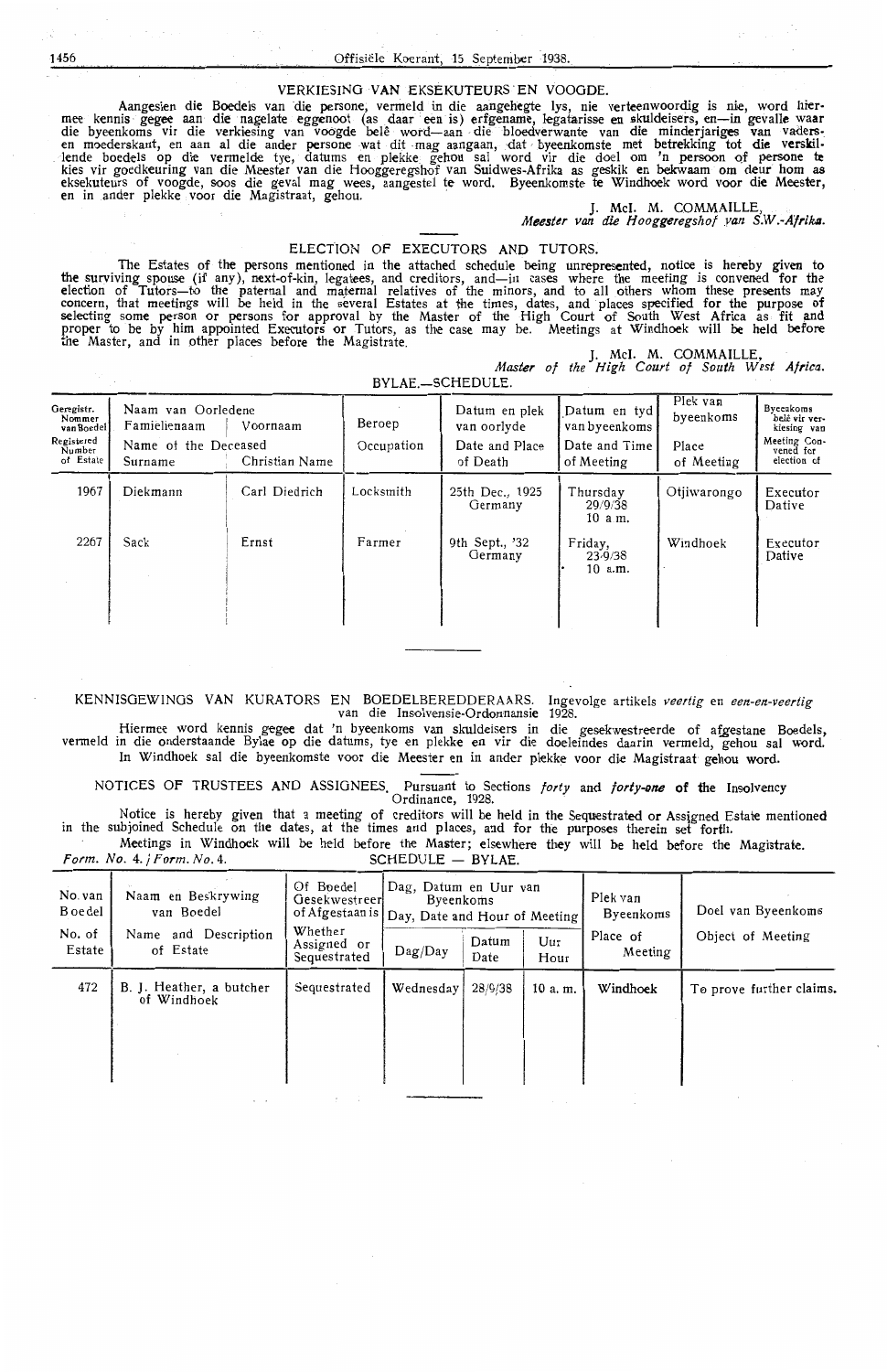**KENNISGEWINO** DEUR EKSEKUTEURS BETREFFENDE LIKWIDASIE-REKENINOS TER INSAOE. Artikel 68, Wet No. 24 van 1913, soos toegepas op Suidwes-Afrika.

Kennisgewing geskied hiermee dat duplikate van die Administrasie- en Distribusierekenings in die boedels vermeld in die navolgende Bylae, ter insage van al die persone, wat daarin belang het, op die kantore van die Meester<br>en die Magistraat, soos vermeld, gedurende 'n tydperk van drie weke (of langer indien spesiaal vermeld) vanaf<br>me daarteen by die Meester binne die vermelde tydperk ingedien word nie, sat die betrokke eksekuteurs oorgaan tot uitbetaling ooreenkomstig vermelde rekenings.

NOTICE BY EXECUTORS CONCERNING LIQUIDATION ACCOUNTS LYING FOR INSPECTION: Section 68, Act No. 24 of 1913, as applied to South West Africa.

Notice is hereby given that copies of the Administration and Distribution Accounts in the Estates specified in the attached Schedule will be open for the inspection of ali persons interested therein for a period of 21 days (or longer if specially stated) from the dates specified, or from the date of publication hereof, whichever may be later, and at the Offices of the Master and Magistrate as stated. Should no objection thereto be lodged with the Master during the **period** of inspection the Executors concerned will proceed to make payments in accordance therewith. BYLAE.-SCHEDULE.

Boedel No. BOEDEL VAN WYLE Beskrywing van Datum Kantoor van die Naam en adres v. eksekuteur<br>Tydperk Office of the of gemagtigde Agent Estate No. ESTATE LATE Description of Date Meester Magistrate Magistraat | Name and Address of Executor or authoriz. Agent 2126 Otto Koebele First and Final 19/9/38 **Windhoek** Okahandja J. Orman p.p. Executrix Box 26, Windhoek.

## NOTICE OF TRANSFER OF BUSINESS.

Take notice that it is my intention to sell and transfer the business of Aerated or Mineral Water Dealer and Tobacco Dealer at present carried on by me on Erf No. 32, Jan<br>Jonker Road, Klein Windhoek, in the Municipality of Windhoek, to RUDOLF KOCH, and that upon the expiration of fourteen (14) days after the last publication of this notice, application will be made to the Magistrate of the District of Windhoek, for the issue of the necessary Licences.

ALFONS BLASCHKE,

c/o Lorentz & Bone, Solicitors,

WINDHOEK.

#### TRANSFER OF BUSINESS.

Notice is hereby given that fourteen (14) days after the date of publication hereof application will be made to the Licensing Court for the District of Oiboon for the transfer of the General' Dealer's and Patent and Proprietary Medicines' Licences held by the Estate of the late JOHANNES STE-<br>PHANUS DREYER, in respect of the premises situate on the farm Osterode Sued No. 133, in the District of Oibeon, to LUDWIG RECSEY.

W. 0. KIRSTEN,

Mariental, Attorney for the Parties. 6th September, 1938.

#### KENNISGEWINO.

Hiermee word kennis gegee dat 14 dae na publikasie hier- van, applikasie aan die Magistraat, Gobabis, gemaak sal word, .om die Bakkers- en Vars-Produkte-Lisensie van C. J. Oosthuizen, Gobabis, oor te dra op P. R. van Rensburg, Gobabis.

#### NOTICE

in terms of section 177 (3) of Ordinance No. 24 of 1935 by the Municipality of Luderitz.

*Notice is* herebv given by the Municipality of Luderitz that Erf No. 68, situate in the Municipality and district of Luderitz, will be sold by PUBLC AUCTION at 10 a.m. on<br>10TH OCTOBER, 1938, at the Offices of Mr. HANS BERKER, Auctioeer,, WINDHOEK, to defray arrears of raks owing thereon.

#### MAX !HMS,

LUDERITZ, 2nd September, 1938. Town Clerk.

## DEEDS REGISTRIES ACT

(Union) No. 13 of 1918, as applied to South West Africa by Proclamation No. 8 of 1920.

APPLICATION FOR REGISTRATION OF CHANGE OF NAME.

The following is a copy of an application for the registration of a change of name in connection with eertain Deeds registered in the Deeds Registry at Windhoek, which has been lodged with me.

All persons having any objection to the application are hereby required to lodge the same in writing with me on or before the 22nd day of October, 1938.

H. F. DOWLING,

Registrar of Deeds, Windhoek.

Deeds Registry, Windhoek,

31st August, 1938.

### FARM HAMMERSTEIN,

MALTAHOHE, 27th August, 1938.

Sir, In terms of section 46 of Act No. 13 of 1918 (Union) as applied to South West Africa by Proclamation No. 8 of 1920, we, the undersigned, MARTINUS PETRUS JOHANNES ALBERTUS KOETZEE, his wife SUSANNA JOHANNA KOETZEE (born WIESE); JACOB JACOBUS KOETZEE, his wife CATARINA CHRISTINA KOETZEE (born NIEU-WOUDT); HENDRIK JOHANNES FRANCOIS KOETZEE and his wife ALETTA SOPHIA KOETZEE (born PRE-<br>TORIUS), do hereby make known that we have changed the<br>spelling of our surname from KOETZEE to COETZEE by which name we shall from this day be known. AND we have the honour to request you to amend all such Deeds registered in the Deeds Office at Windhoek, as may be affected by this change.

We have the honour to be, Sir,

#### Your obedient servants,

M. P. J. A. KOETZEE and his Wife S. J. KOETZEE. J. J. KOETZEE and his Wife C. C. KOETZEE. H. J. F. KOETZEE an'd his Wife A. S. KOETZEE.

To the Registrar of Deeds, Deeds Office,

Windhoek.